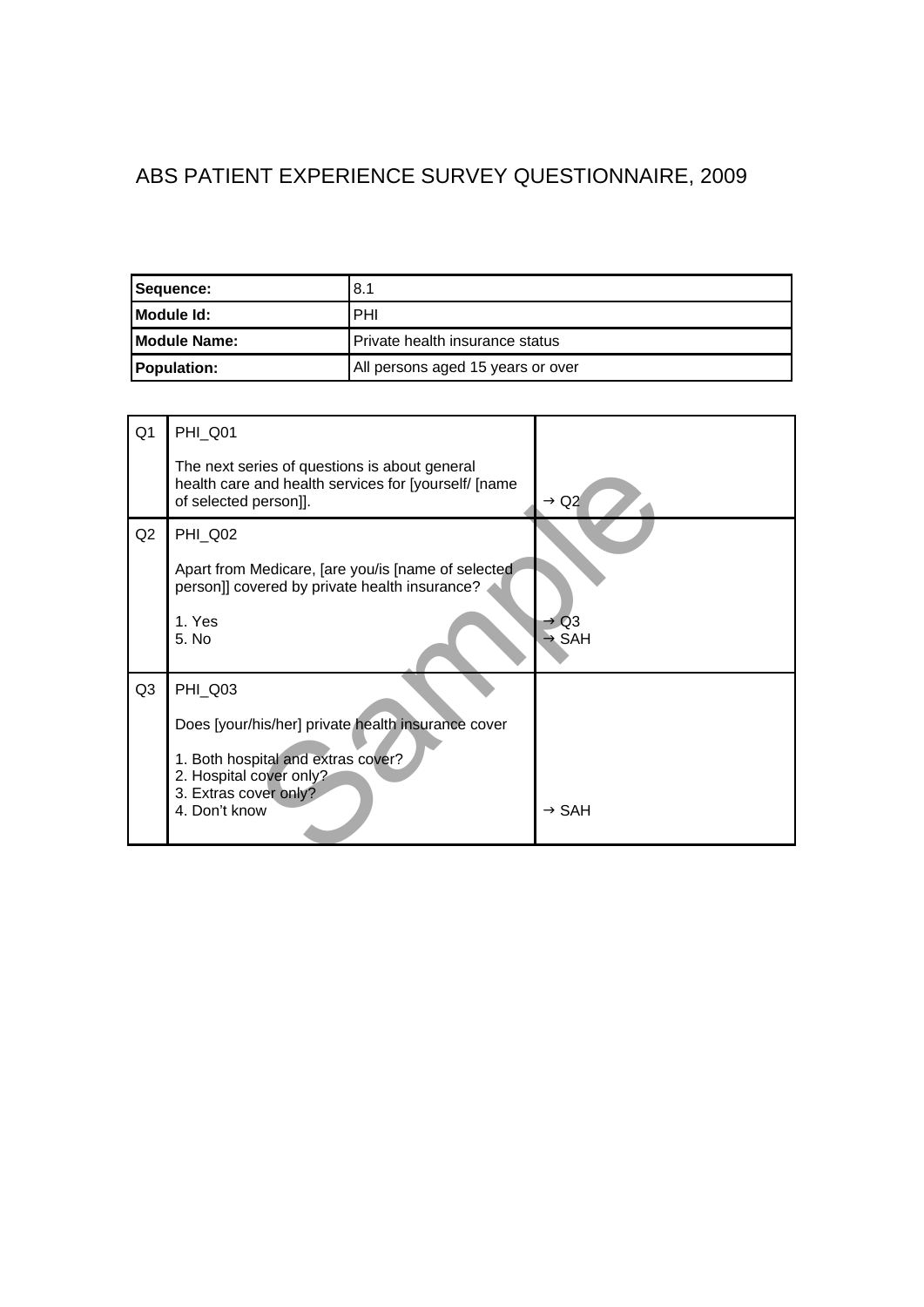| Sequence:            | 8.2                               |
|----------------------|-----------------------------------|
| <b>IModule Id:</b>   | <b>SAH</b>                        |
| <b>IModule Name:</b> | Self-assessed health status       |
| <b>Population:</b>   | All persons aged 15 years or over |

| Q <sub>1</sub> | SAH_SG01<br>Sequence guide<br>1. If interview is personal interview<br>(INTTYPE=Personal)<br>2. Else (INTTYPE=Proxy)                                                   | $\rightarrow$ Q2<br>$\rightarrow$ GPS |
|----------------|------------------------------------------------------------------------------------------------------------------------------------------------------------------------|---------------------------------------|
| Q2             | SAH_Q01<br>In general, would you say that your health<br>is excellent, very good, good, fair or poor?<br>1. Excellent<br>2. Very good<br>3. Good<br>4. Fair<br>5. Poor | $\rightarrow$ GPS                     |
|                |                                                                                                                                                                        |                                       |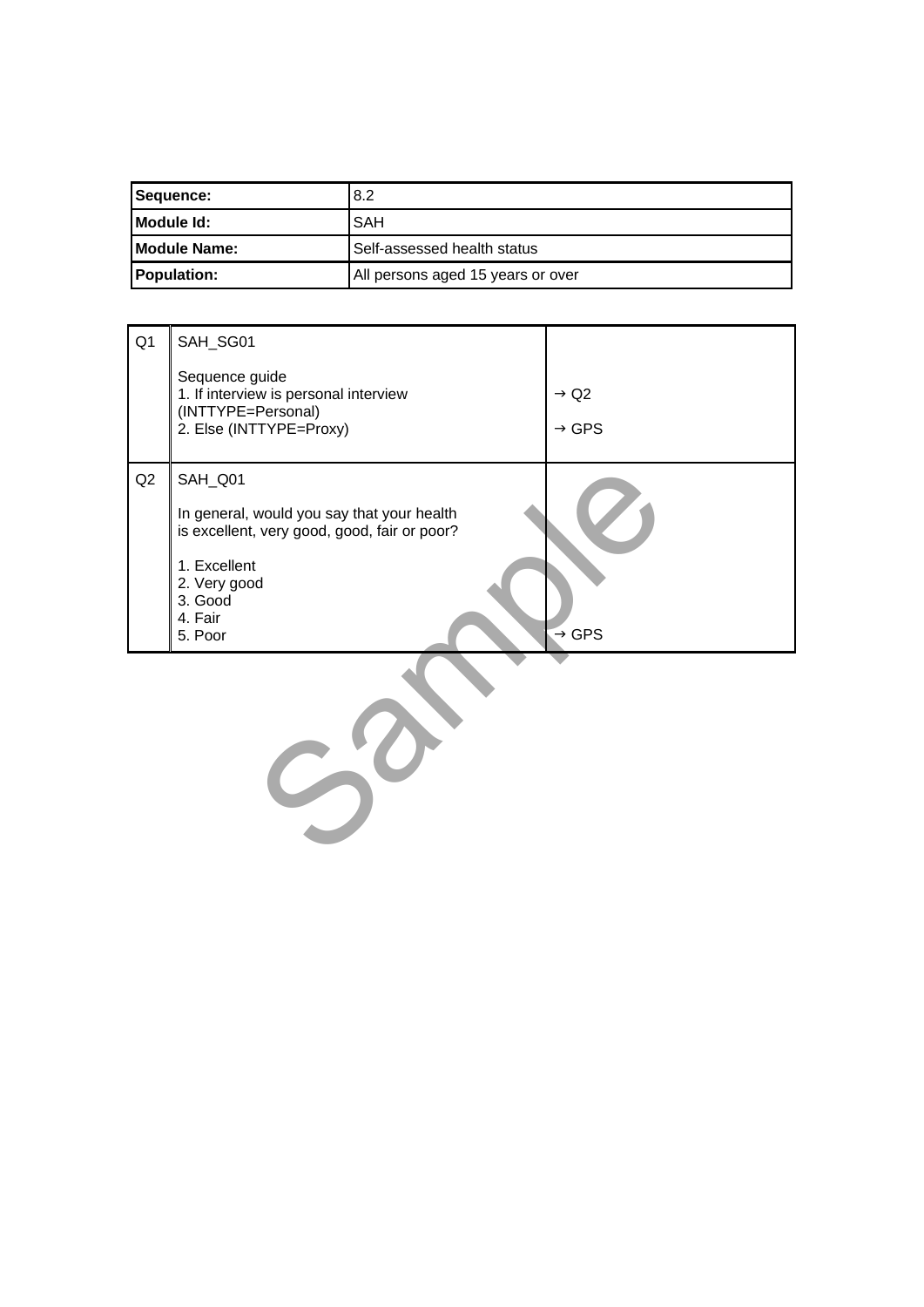| Sequence:            | 8.3                               |
|----------------------|-----------------------------------|
| Module Id:           | <b>GPS</b>                        |
| <b>IModule Name:</b> | <b>IGP Services</b>               |
| <b>Population:</b>   | All persons aged 15 years or over |

| Q <sub>1</sub> | GPS_Q01                                                                                                                                                  |                                       |
|----------------|----------------------------------------------------------------------------------------------------------------------------------------------------------|---------------------------------------|
|                | Since this time in <month> last year, [have you/has<br/>[name of selected person]] seen a GP for [your/<br/>his/her] own health?</month>                 |                                       |
|                | 1. Yes<br>5. N <sub>0</sub>                                                                                                                              | $\rightarrow$ Q2<br>$\rightarrow$ Q3  |
| Q2             | GPS_Q02                                                                                                                                                  |                                       |
|                | (Since <month> last year,) how frequently did<br/>[you/[name of selected person]] see a GP for<br/>[your/his/her] own health?</month>                    |                                       |
|                | 1. Once (annually)<br>2. 2 - 3 times (at least every 6 months)<br>4.4 - 11 times (at least every 3 months)<br>12. 12 or more times (at least monthly)    | $\rightarrow$ Q3                      |
| Q <sub>3</sub> | GPS_Q03                                                                                                                                                  |                                       |
|                | Since <month> last year, has there been any time<br/>[you/[name of selected person]] delayed seeing or<br/>did not see a GP because of the cost?</month> |                                       |
|                | 1. Yes<br>5. No                                                                                                                                          | $\rightarrow$ Q4                      |
| Q <sub>4</sub> | GPS_SG01 (Sequence guide)                                                                                                                                |                                       |
|                | 1. If has seen a GP in last 12 months (GPS_Q01=1)<br>2. Else                                                                                             | $\rightarrow$ Q5<br>$\rightarrow$ 3MR |
| Q <sub>5</sub> | GPS Q04                                                                                                                                                  |                                       |
|                | Since <month> last year, has any GP written<br/>[you/him/her] a prescription for medication?</month>                                                     |                                       |
|                | 1. Yes<br>5. No                                                                                                                                          | $\rightarrow$ Q6<br>$\rightarrow$ Q12 |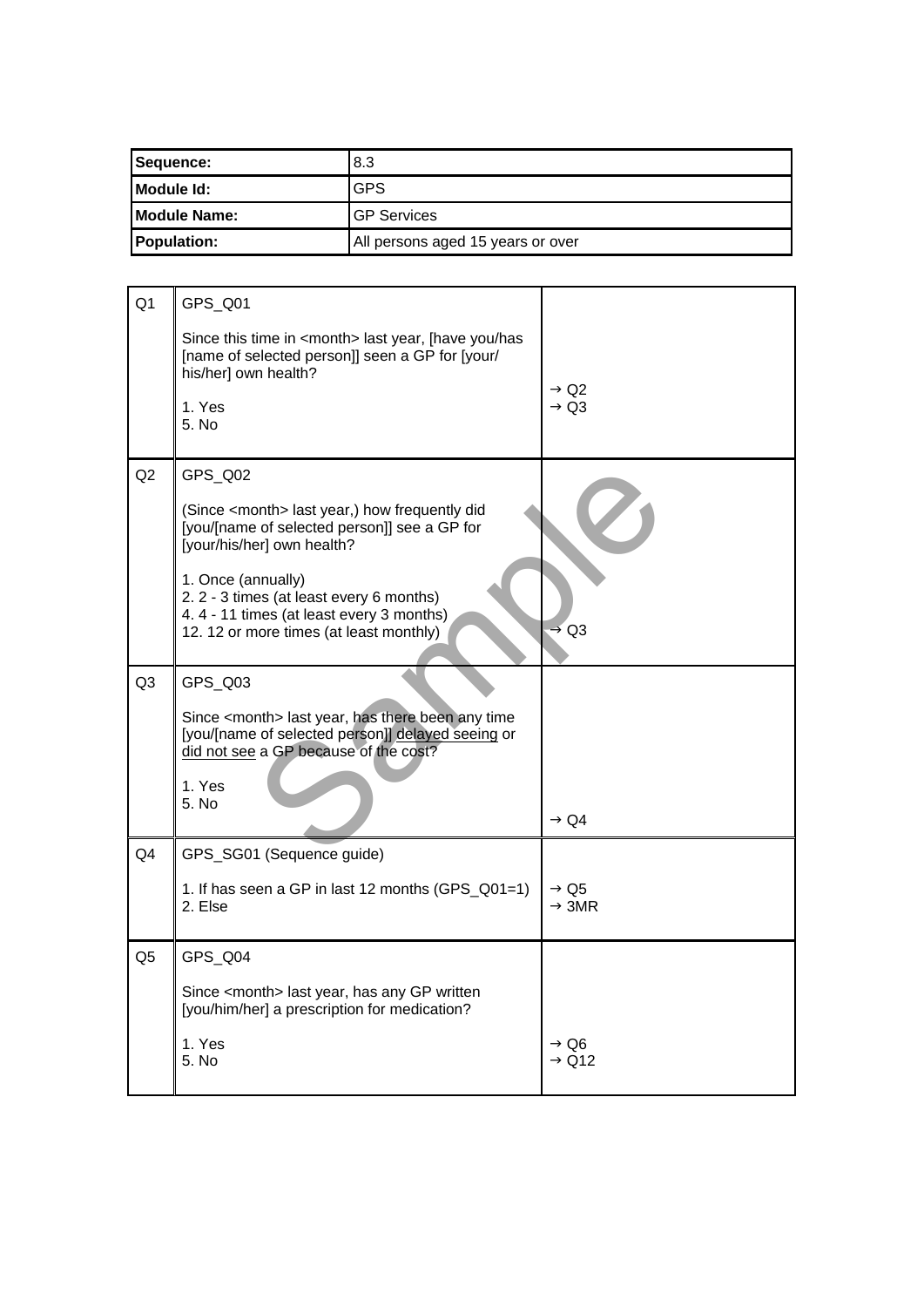| Q <sub>6</sub> | GPS_Q05                                                                                                                                                                                                                                                        |                                        |
|----------------|----------------------------------------------------------------------------------------------------------------------------------------------------------------------------------------------------------------------------------------------------------------|----------------------------------------|
|                | Thinking about the most recent time, did the GP<br>explain the reasons for prescribing that medication?                                                                                                                                                        |                                        |
|                | 1. Yes<br>5. No                                                                                                                                                                                                                                                | $\rightarrow$ Q8<br>$\rightarrow$ Q7   |
| Q7             | GPS_Q06                                                                                                                                                                                                                                                        |                                        |
|                | Had a GP explained the reasons for prescribing that<br>medication at a previous appointment?                                                                                                                                                                   |                                        |
|                | 1. Yes<br>5. No                                                                                                                                                                                                                                                | $\rightarrow$ Q8<br>$\rightarrow$ Q9   |
| Q8             | GPS_Q07<br>How well did [you/[name of selected person]]<br>understand the reasons for taking that medication?<br>Was it completely, to some extent or not at all?<br>1. Completely<br>2. To some extent<br>3. Not at all<br>4. Can't remember<br>5. Don't know | $\rightarrow$ Q9                       |
| Q <sub>9</sub> | GPS_Q08<br>[Were you/Was [name of selected person]] advised<br>or shown how to take or administer the medication?<br>1. Yes<br>5. No                                                                                                                           | $\rightarrow$ Q10<br>$\rightarrow$ Q11 |
| Q10            | GPS_Q09<br>Who advised [you/[name of selected person]]? Was<br>it<br>the GP?<br>a practice or specialist nurse?<br>some other health professional?<br>or someone else?                                                                                         | $\rightarrow$ Q11                      |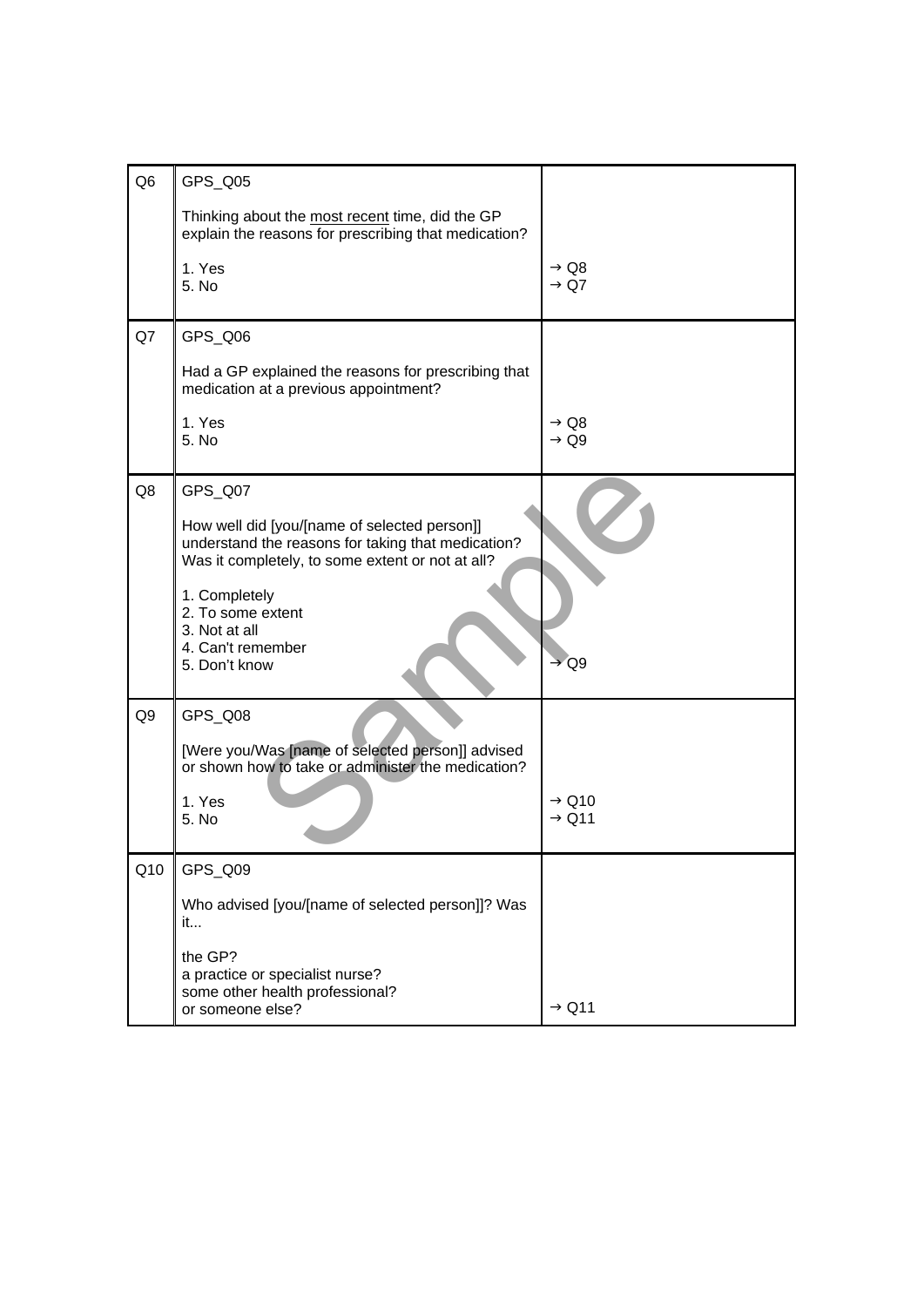| Q11 | GPS Q10                                                                                                                                                                                               |                                                   |
|-----|-------------------------------------------------------------------------------------------------------------------------------------------------------------------------------------------------------|---------------------------------------------------|
|     | Since <month> last year, has there been any time<br/>[you/[name of selected person]] delayed getting or<br/>did not get medication [you were/[he/she]was]<br/>prescribed because of the cost?</month> |                                                   |
|     | 1. Yes<br>5. No                                                                                                                                                                                       | $\rightarrow$ Q12                                 |
| Q12 | GPS_Q11                                                                                                                                                                                               |                                                   |
|     | Since <month> last year, has there been any time<br/>when [you/[name of selected person]] saw a GP for<br/>urgent medical care?</month>                                                               |                                                   |
|     | 1. Yes<br>5. No                                                                                                                                                                                       | $\rightarrow$ Q13<br>$\rightarrow$ 3MR            |
| Q13 | GPS_Q12                                                                                                                                                                                               |                                                   |
|     | Thinking about the most recent time, how long after<br>[you/[name of selected person]] made an<br>appointment [were you/was [he/she]] seen by the<br>GP?                                              |                                                   |
|     | 1. Within 4 hours<br>2. Longer than 4 hours but same day<br>3. Next day<br>4.2-5 days<br>5.6 or more days                                                                                             | 1-2, 4-5 $\rightarrow$ 3MR<br>$3 \rightarrow Q14$ |
| Q14 | GPS_Q13                                                                                                                                                                                               |                                                   |
|     | Was this within 24 hours of making the appointment<br>or more than 24 hours?                                                                                                                          |                                                   |
|     | 1. Within 24 hours<br>2. More than 24 hours<br>Don't know                                                                                                                                             | $\rightarrow$ 3MR                                 |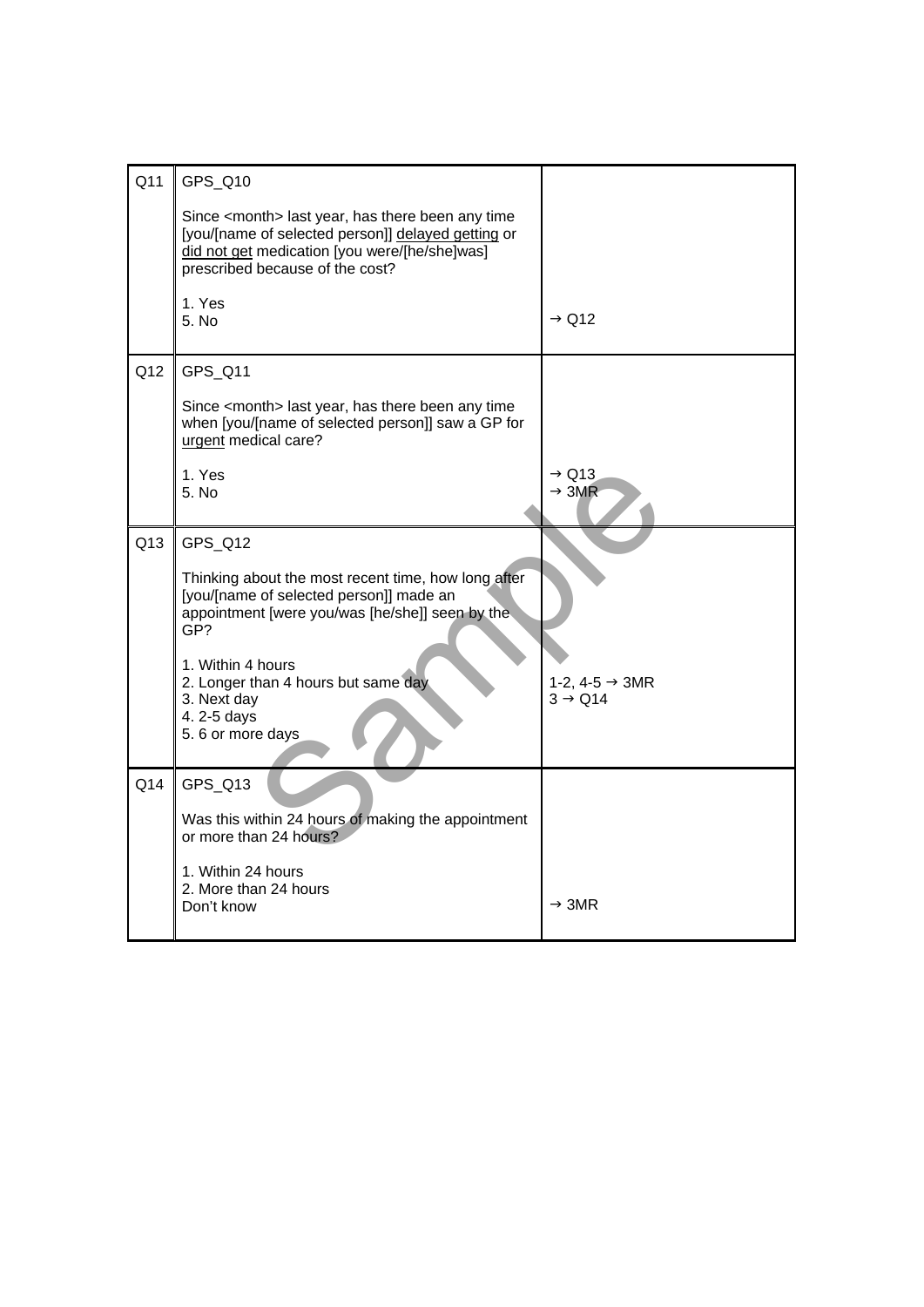| Sequence:            | 8.4                                |
|----------------------|------------------------------------|
| <b>IModule Id:</b>   | 3MR                                |
| <b>IModule Name:</b> | Three or more health professionals |
| <b>Population:</b>   | All persons aged 15 years or over  |

| Q <sub>1</sub> | 3MR Q01                                                                                                                                                                                                                                            |                                                          |
|----------------|----------------------------------------------------------------------------------------------------------------------------------------------------------------------------------------------------------------------------------------------------|----------------------------------------------------------|
|                | Since this time in <month> last year, [have you/has [name<br/>of selected person]] seen three or more health<br/>professionals, such as GPs, medical specialists,<br/>physiotherapists, nurses or pharmacists, for a single<br/>condition?</month> |                                                          |
|                | 1. Yes<br>5. No                                                                                                                                                                                                                                    | $\rightarrow$ Q2<br>MDS                                  |
| Q2             | 3MR_Q02                                                                                                                                                                                                                                            |                                                          |
|                | Was there a time, since <month> last year, when a health<br/>professional has helped coordinate [your/his/her] care?</month>                                                                                                                       |                                                          |
|                | 1. Yes<br>5. No<br>6. Don't know                                                                                                                                                                                                                   | $\rightarrow$ Q3<br>$\rightarrow$ Q6<br>$\rightarrow$ Q6 |
| Q3             | 3MR_Q03                                                                                                                                                                                                                                            |                                                          |
|                | What type of health professional helped most in<br>coordinating [your/his/her] care?                                                                                                                                                               |                                                          |
|                | 1.GP<br>2. Medical specialist                                                                                                                                                                                                                      | $1-3 \rightarrow Q5$                                     |
|                | 3. Practice nurse                                                                                                                                                                                                                                  |                                                          |
|                | 4. Other health professional (please specify)<br>5. Other - not a health professional                                                                                                                                                              | $\rightarrow$ Q4<br>$\rightarrow$ Q6                     |
| Q4             | 3MR_Q04                                                                                                                                                                                                                                            |                                                          |
|                | Interviewer: Please specify other health professional                                                                                                                                                                                              |                                                          |
|                | <allow 100="" characters="" entry="" of="" text=""></allow>                                                                                                                                                                                        | $\rightarrow$ Q5                                         |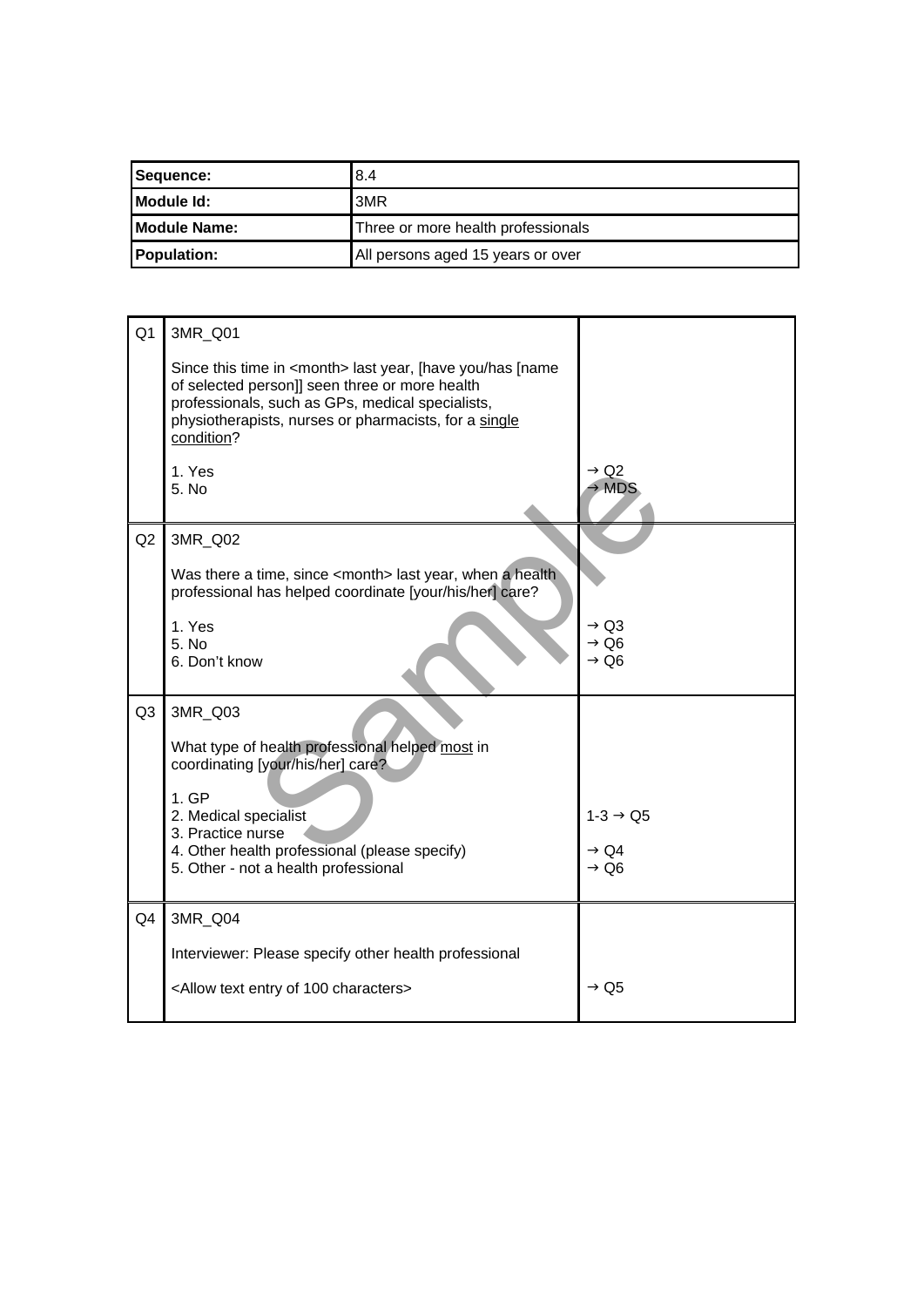| Q <sub>5</sub> | 3MR_Q05                                                                                                    |                   |
|----------------|------------------------------------------------------------------------------------------------------------|-------------------|
|                | Did the coordination help to a large extent, to some extent<br>or not at all?                              |                   |
|                | 1. To a large extent<br>2. To some extent                                                                  |                   |
|                | 3. Not at all<br>4. Can't remember                                                                         | $\rightarrow$ Q6  |
| Q <sub>6</sub> | 3MR_Q06                                                                                                    |                   |
|                | Were there any issues caused by a lack of communication<br>or coordination among the health professionals? |                   |
|                | 1. Yes<br>5. No                                                                                            | $\rightarrow$ MDS |
|                |                                                                                                            |                   |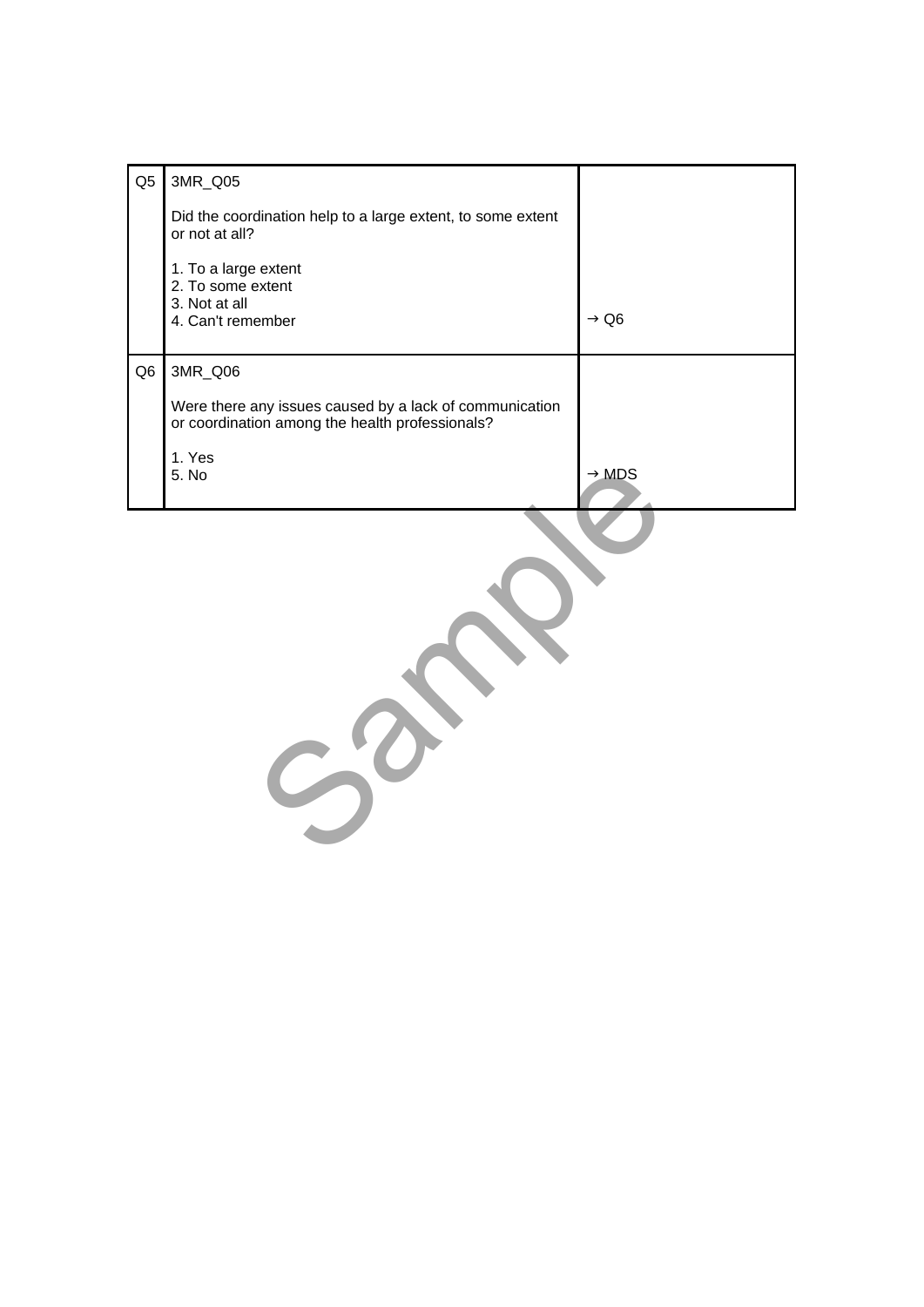| Sequence:                                         | 8.5                                                                                                             |
|---------------------------------------------------|-----------------------------------------------------------------------------------------------------------------|
| <b>IModule Id:</b>                                | <b>MDS</b>                                                                                                      |
| <b>IModule Name:</b><br><b>Medical specialist</b> |                                                                                                                 |
| <b>Population:</b>                                | All persons aged 15 years or over who have seen a GP in the<br>last 12 months for their own health (GPS_Q1 = 1) |

| Q <sub>1</sub> | <b>MDS_Q01</b>                                                                                                                                                                                                   |                                       |
|----------------|------------------------------------------------------------------------------------------------------------------------------------------------------------------------------------------------------------------|---------------------------------------|
|                | [Including the times you told me about, since/Since]<br><month> last year, has a GP written [you/[name of<br/>selected person]] a referral to a medical specialist<br/>for further treatment or testing?</month> |                                       |
|                | 1. Yes<br>5. No                                                                                                                                                                                                  | $\rightarrow$ Q2<br>$\rightarrow$ PTH |
| Q2             | MDS_Q02<br>Thinking about the most recent time, did the GP<br>explain the reasons for the referral?<br>1. Yes<br>5. No                                                                                           | $\rightarrow$ Q4<br>$\rightarrow$ Q3  |
| Q <sub>3</sub> | MDS_Q03                                                                                                                                                                                                          |                                       |
|                | Had the reasons for the referral been explained on a<br>previous occasion?                                                                                                                                       |                                       |
|                | 1. Yes<br>5. No                                                                                                                                                                                                  | $\rightarrow$ Q4<br>$\rightarrow$ Q5  |
| Q4             | MDS_Q04                                                                                                                                                                                                          |                                       |
|                | How well did [you/[name of selected person]]<br>understand the reasons given? Was it completely, to<br>some extent or not at all?                                                                                |                                       |
|                | 1. Completely<br>2. To some extent<br>3. Not at all<br>4. Can't remember<br>5. Don't know                                                                                                                        | $\rightarrow$ Q5                      |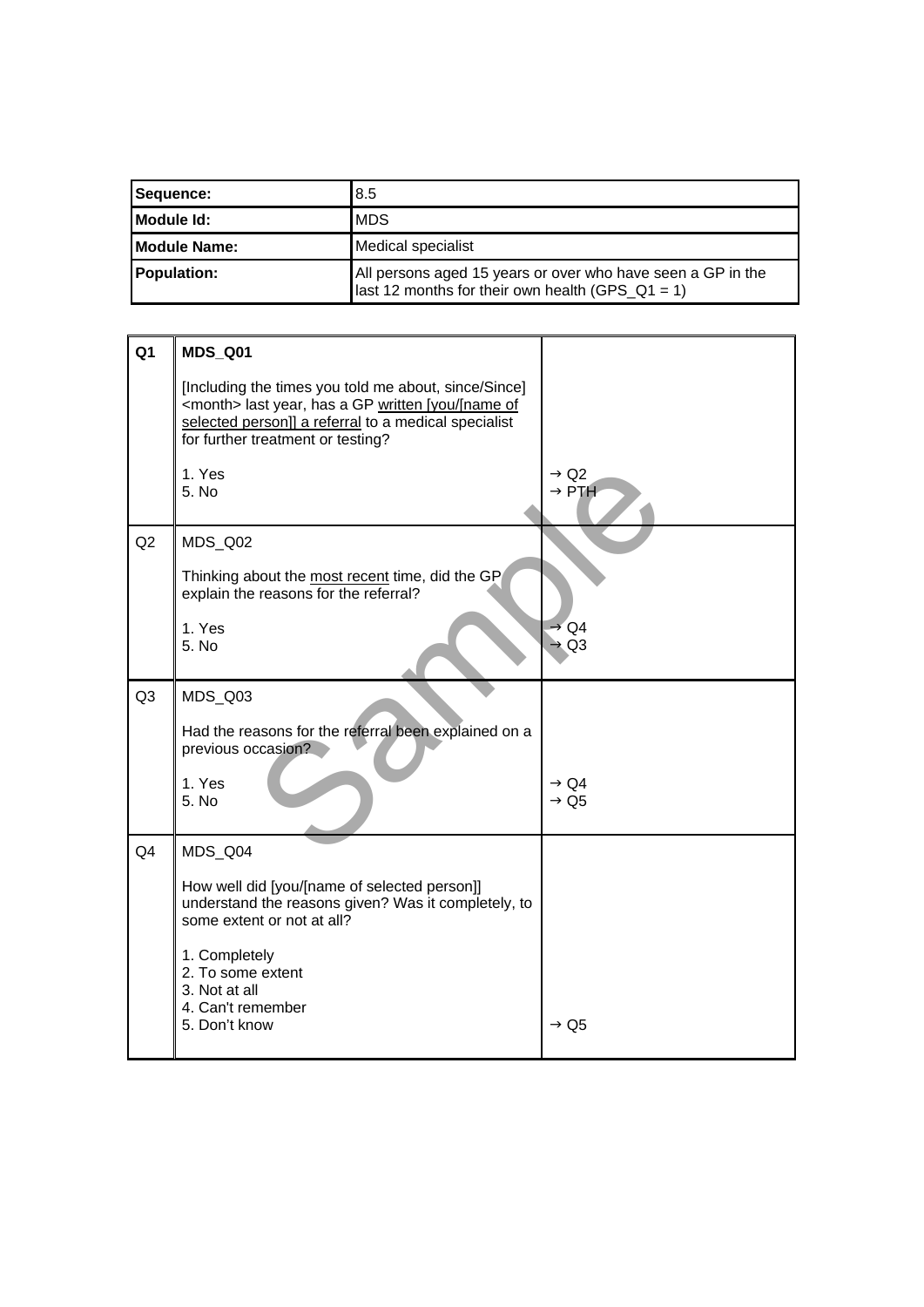| Q <sub>5</sub> | MDS_Q05                                                                                                                                                                                                                                          |                   |
|----------------|--------------------------------------------------------------------------------------------------------------------------------------------------------------------------------------------------------------------------------------------------|-------------------|
|                | Did [you/he/she] actually see the specialist?                                                                                                                                                                                                    |                   |
|                | 1. Yes<br>5. No                                                                                                                                                                                                                                  | $\rightarrow$ Q6  |
| Q <sub>6</sub> | MDS_Q06                                                                                                                                                                                                                                          |                   |
|                | Since <month> last year, how many times [have<br/>you/has [name of selected person]] seen a medical<br/>specialist for [your/his/her] own health?</month>                                                                                        |                   |
|                | $<0-99>$                                                                                                                                                                                                                                         | $\rightarrow$ Q7  |
| Q7             | MDS_Q07<br>Since <month> last year, has there been any time<br/>[you/[name of selected person]] delayed seeing or<br/>did not see a medical specialist [you were/[he/she]<br/>was] referred to because of the cost?<br/>1. Yes<br/>5. No</month> | $\rightarrow$ PTH |
|                |                                                                                                                                                                                                                                                  |                   |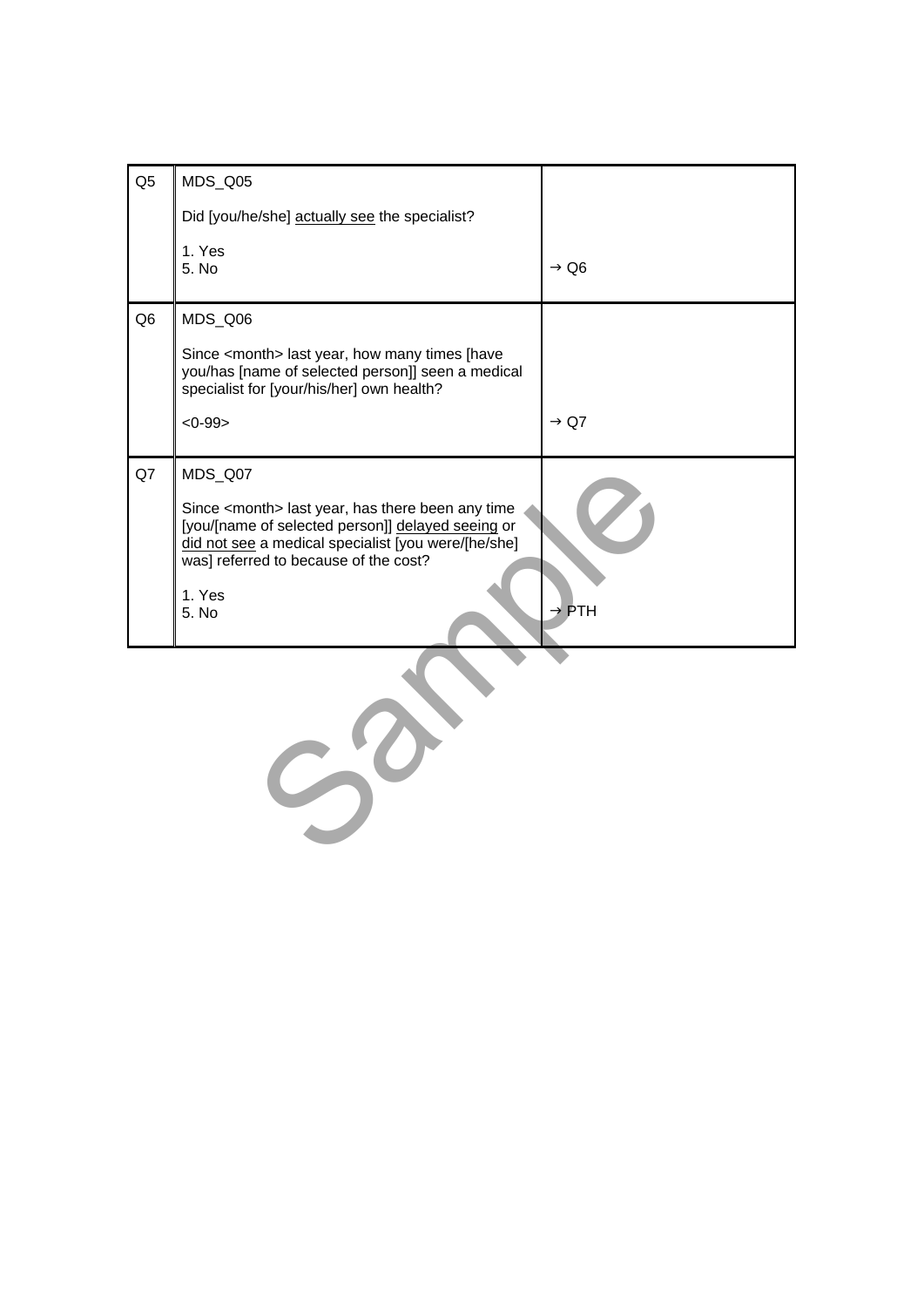| Sequence:            | 8.6                               |
|----------------------|-----------------------------------|
| Module Id:           | <b>PTH</b>                        |
| <b>IModule Name:</b> | Pathology tests                   |
| <b>Population:</b>   | All persons aged 15 years or over |

| Q <sub>1</sub> | PTH_Q01                                                                                                                                                                                                                                                                                                                    |                                       |
|----------------|----------------------------------------------------------------------------------------------------------------------------------------------------------------------------------------------------------------------------------------------------------------------------------------------------------------------------|---------------------------------------|
|                | Since this time in <month> last year, [have you/has<br/>[name of selected person]] had a pathology test,<br/>such as a blood, urine, stool, smear, or swab test,<br/>for which [you were/[he/she] was] referred by a<br/>health professional, excluding any tests [you/he/she]<br/>may have had while in hospital?</month> |                                       |
|                | 1. Yes<br>5. No                                                                                                                                                                                                                                                                                                            | $\rightarrow$ Q2<br>$\rightarrow$ Q12 |
| Q2             | PTH_Q02                                                                                                                                                                                                                                                                                                                    |                                       |
|                | Thinking about the most recent time [you/[name of<br>selected person]] had a pathology test, did the<br>health professional who referred [you/him/her]<br>explain the reasons for the test?                                                                                                                                |                                       |
|                | 1. Yes                                                                                                                                                                                                                                                                                                                     | $\rightarrow$ Q4<br>$\rightarrow$ Q3  |
|                | 5. No                                                                                                                                                                                                                                                                                                                      |                                       |
| Q <sub>3</sub> | PTH_Q03                                                                                                                                                                                                                                                                                                                    |                                       |
|                | Had a referring health professional explained the<br>reasons on a previous occasion?                                                                                                                                                                                                                                       |                                       |
|                | 1. Yes<br>5. No                                                                                                                                                                                                                                                                                                            | $\rightarrow$ Q4<br>$\rightarrow$ Q5  |
|                |                                                                                                                                                                                                                                                                                                                            |                                       |
| Q <sub>4</sub> | PTH_Q04                                                                                                                                                                                                                                                                                                                    |                                       |
|                | How well did [you/[name of selected person]]<br>understand the reasons for the test? Was it<br>completely, to some extent or not at all?                                                                                                                                                                                   |                                       |
|                | 1. Completely<br>2. To some extent<br>3. Not at all<br>4. Can't remember                                                                                                                                                                                                                                                   |                                       |
|                | 5. Don't know                                                                                                                                                                                                                                                                                                              | $\rightarrow$ Q5                      |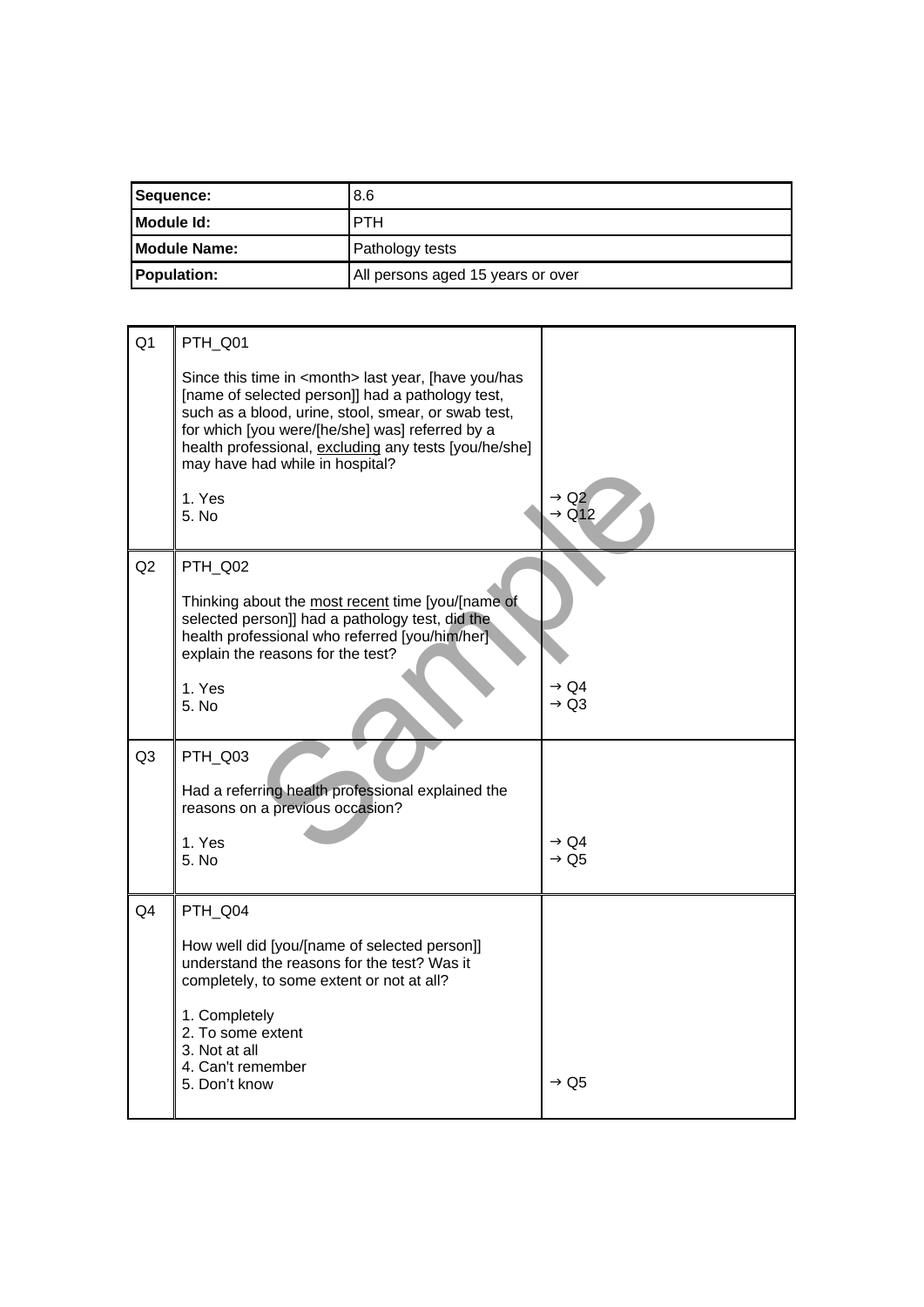| Q <sub>5</sub> | PTH_Q05                                                                                             |                                       |
|----------------|-----------------------------------------------------------------------------------------------------|---------------------------------------|
|                |                                                                                                     |                                       |
|                | Did someone contact [you/[name of selected<br>person]] with the results or did [you/he/she] contact |                                       |
|                | them, or did [you/he/she] make a follow-up<br>appointment?                                          |                                       |
|                |                                                                                                     |                                       |
|                | 1. Someone contacted respondent<br>2. Respondent contacted someone                                  | 1-4. $\rightarrow$ Q7                 |
|                | 3. Made a follow-up appointment<br>4. Received results at time of test                              | $5. \rightarrow Q6$                   |
|                | 5. Have not received results                                                                        |                                       |
|                |                                                                                                     |                                       |
| Q <sub>6</sub> | PTH_Q06                                                                                             |                                       |
|                | Is this because it is too soon to have received the                                                 |                                       |
|                | results?                                                                                            |                                       |
|                | 1. Yes<br>5. No, never received results                                                             | $\rightarrow$ Q12                     |
|                |                                                                                                     |                                       |
| Q7             | PTH_Q07                                                                                             |                                       |
|                | How satisfied or dissatisfied [were you/was [he/she]].                                              |                                       |
|                |                                                                                                     |                                       |
|                | with this arrangement for receiving [your/his/her]                                                  |                                       |
|                | results?                                                                                            |                                       |
|                | 1. Very satisfied                                                                                   |                                       |
|                | 2. Satisfied<br>3. Neither satisfied nor dissatisfied                                               |                                       |
|                | 4. Dissatisfied                                                                                     |                                       |
|                | 5. Very dissatisfied<br>6. Don't know                                                               | $\rightarrow$ Q8                      |
|                |                                                                                                     |                                       |
| Q8             | PTH Q08                                                                                             |                                       |
|                | Were the results of the most recent test explained to                                               |                                       |
|                | [you/[name of selected person]]?                                                                    |                                       |
|                | 1. Yes<br>5. No                                                                                     | $\rightarrow$ Q9<br>$\rightarrow$ Q12 |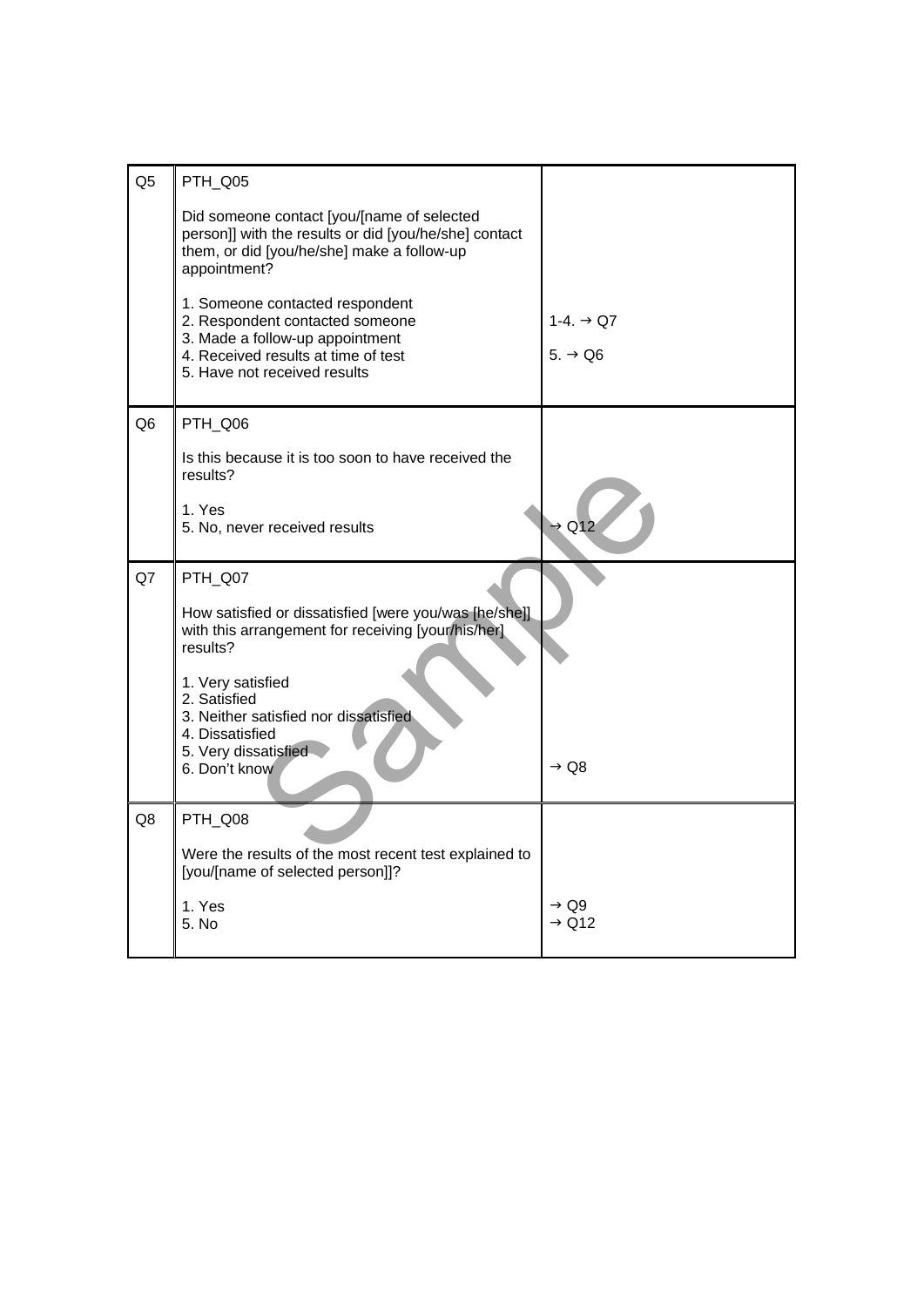| Q <sub>9</sub>  | PTH_Q09                                                                                                                                                                                                             |                        |
|-----------------|---------------------------------------------------------------------------------------------------------------------------------------------------------------------------------------------------------------------|------------------------|
|                 | How well did [you/he/she] understand the<br>explanation? Was it completely, to some extent or<br>not at all?                                                                                                        |                        |
|                 | 1. Completely<br>2. To some extent<br>3. Not at all<br>4. Can't remember<br>5. Don't know                                                                                                                           | $\rightarrow$ Q10      |
| Q10             | PTH_Q10                                                                                                                                                                                                             |                        |
|                 | Who explained the results to [you/him/her]?                                                                                                                                                                         |                        |
|                 | Interviewer: If response is type of health<br>professional (e.g. GP or specialist), ask if this was<br>the GP/Specialist that referred them for the test.                                                           |                        |
|                 | 1. Health professional who referred [you/him/her] for<br>the test<br>2. Nurse<br>3. Receptionist                                                                                                                    | $1-3. \rightarrow Q12$ |
|                 | 4. Other health professional (please specify)                                                                                                                                                                       | $4. \rightarrow Q11$   |
| Q <sub>11</sub> | PTH Q11                                                                                                                                                                                                             |                        |
|                 | Interviewer: Please specify other health.<br>professional.                                                                                                                                                          |                        |
|                 | <allow 100="" characters="" entry="" of="" text=""></allow>                                                                                                                                                         | $\rightarrow$ Q12      |
| Q12             | PTH_Q12                                                                                                                                                                                                             |                        |
|                 | Since <month> last year, has there been any time<br/>that [you/[name of selected person]] delayed having<br/>or did not have a pathology test [you were/[he/she]<br/>was] referred for because of the cost?</month> |                        |
|                 | 1. Yes<br>5. No                                                                                                                                                                                                     | → IMG                  |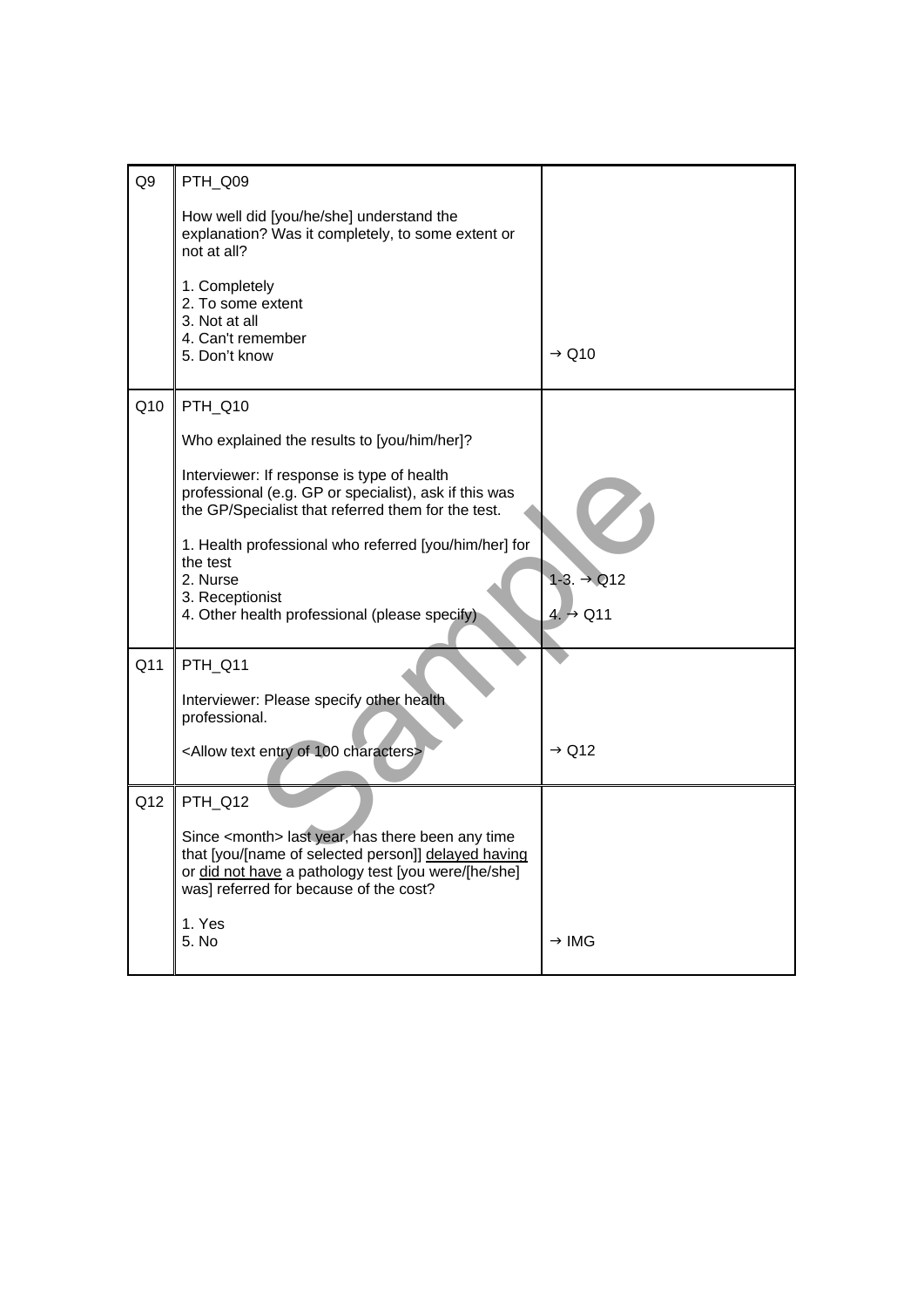| Sequence:            | .8.7                              |
|----------------------|-----------------------------------|
| Module Id:           | <b>IMG</b>                        |
| <b>IModule Name:</b> | Imaging tests                     |
| <b>Population:</b>   | All persons aged 15 years or over |

| Q <sub>1</sub> | IMG_Q01                                                                                                                                                                                                                                                                                                                        |                                                  |
|----------------|--------------------------------------------------------------------------------------------------------------------------------------------------------------------------------------------------------------------------------------------------------------------------------------------------------------------------------|--------------------------------------------------|
|                | Since this time in <month> last year, [have you/has<br/>[name of selected person]] had an imaging test,<br/>such as an x-ray, ultrasound, CT scan or MRI, for<br/>which [you/he/she] may have received a referral,<br/>excluding any tests [you/he/she] may have had<br/>while in hospital, and excluding dental work?</month> |                                                  |
|                | 1. Yes<br>5. No                                                                                                                                                                                                                                                                                                                | $\rightarrow$ Q2<br>$\rightarrow$ Q12            |
| Q2             | IMG_Q02                                                                                                                                                                                                                                                                                                                        |                                                  |
|                | Thinking about the most recent time [you/[name of<br>selected person]] had an imaging test, [were<br>you/was [he/she]] referred for the test by a health<br>professional?                                                                                                                                                      |                                                  |
|                | 1. Yes<br>5. No                                                                                                                                                                                                                                                                                                                | $\rightarrow$ Q3<br>$\rightarrow$ Q6             |
| Q <sub>3</sub> | IMG_Q03                                                                                                                                                                                                                                                                                                                        |                                                  |
|                | Did the health professional who referred<br>[you/him/her] explain the reasons for the test?                                                                                                                                                                                                                                    |                                                  |
|                | 1. Yes                                                                                                                                                                                                                                                                                                                         | $\rightarrow$ Q <sub>5</sub><br>$\rightarrow$ Q4 |
|                | 5. No                                                                                                                                                                                                                                                                                                                          |                                                  |
| Q <sub>4</sub> | IMG_Q04                                                                                                                                                                                                                                                                                                                        |                                                  |
|                | Had a referring health professional explained the<br>reasons on a previous occasion?                                                                                                                                                                                                                                           |                                                  |
|                | 1. Yes<br>5. No                                                                                                                                                                                                                                                                                                                | $\rightarrow$ Q5<br>→ Q6                         |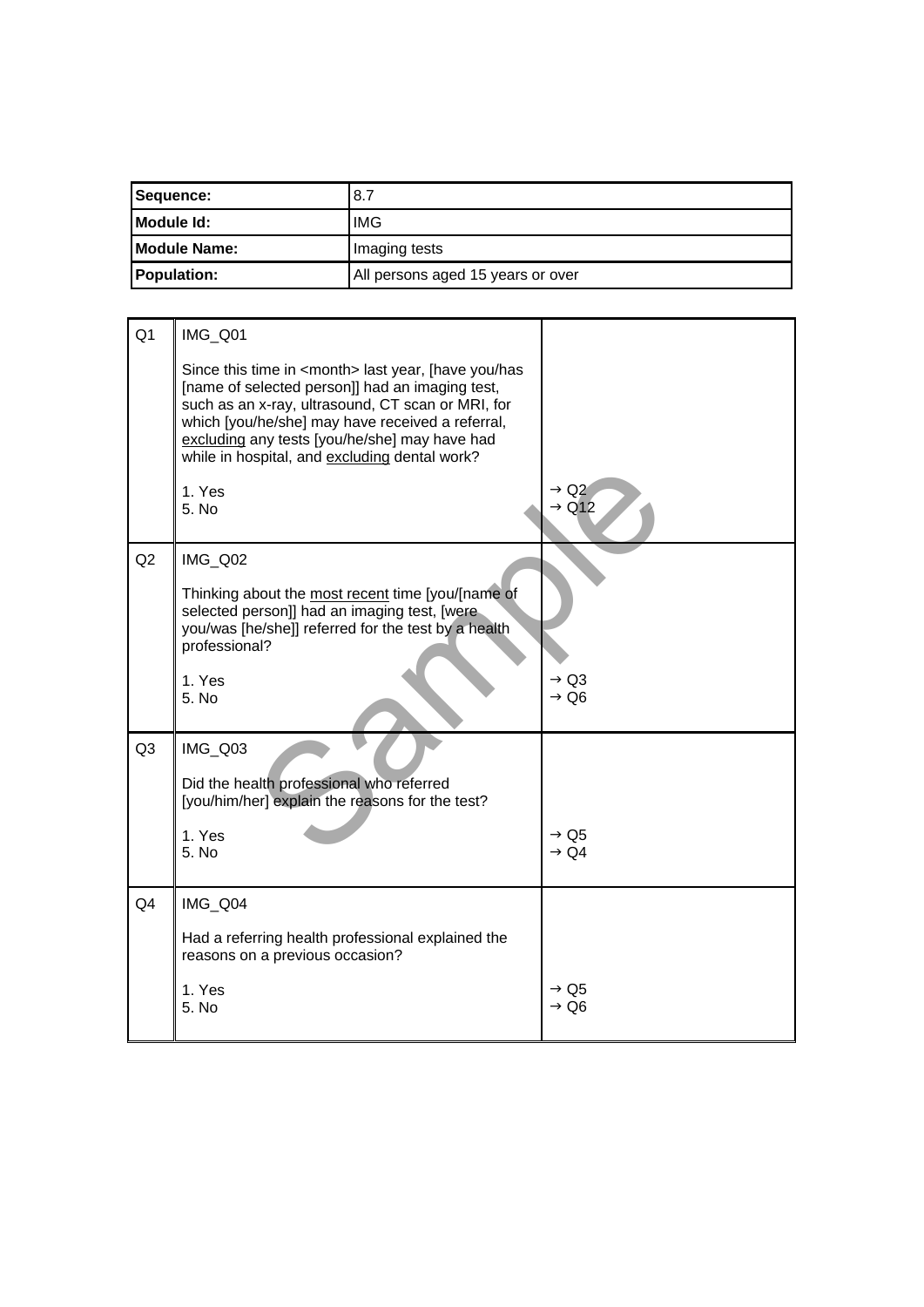| Q <sub>5</sub> | IMG_Q05                                                                                                                                  |                                      |
|----------------|------------------------------------------------------------------------------------------------------------------------------------------|--------------------------------------|
|                | How well did [you/[name of selected person]]<br>understand the reasons for the test? Was it<br>completely, to some extent or not at all? |                                      |
|                | 1. Completely<br>2. To some extent<br>3. Not at all<br>4. Can't remember<br>5. Don't know                                                | $\rightarrow$ Q6                     |
| Q <sub>6</sub> | IMG_Q06                                                                                                                                  |                                      |
|                | [Were you/Was [name of selected person]] informed<br>how much the out-of-pocket expenses would be<br>prior to arriving for the test?     |                                      |
|                | 1. Yes<br>5. No                                                                                                                          | $\rightarrow$ Q7                     |
| Q7             | IMG_Q07                                                                                                                                  |                                      |
|                | [Have you/Has [name of selected person]] received<br>an explanation of the results from the most recent<br>imaging test?                 |                                      |
|                | 1. Yes<br>5. No                                                                                                                          | $\rightarrow$ Q9<br>$\rightarrow$ Q8 |
| Q8             | IMG_Q08                                                                                                                                  |                                      |
|                | Is this because it is too soon to have received the<br>results?                                                                          |                                      |
|                | 1. Yes<br>5. No, never received results                                                                                                  | $\rightarrow$ Q12                    |
| Q9             | IMG_Q09                                                                                                                                  |                                      |
|                | How well did [you/he/she] understand the<br>explanation? Was it completely, to some extent or<br>not at all?                             |                                      |
|                | 1. Completely<br>2. To some extent<br>3. Not at all<br>4. Can't remember                                                                 |                                      |
|                | 5. Don't know                                                                                                                            | $\rightarrow$ Q10                    |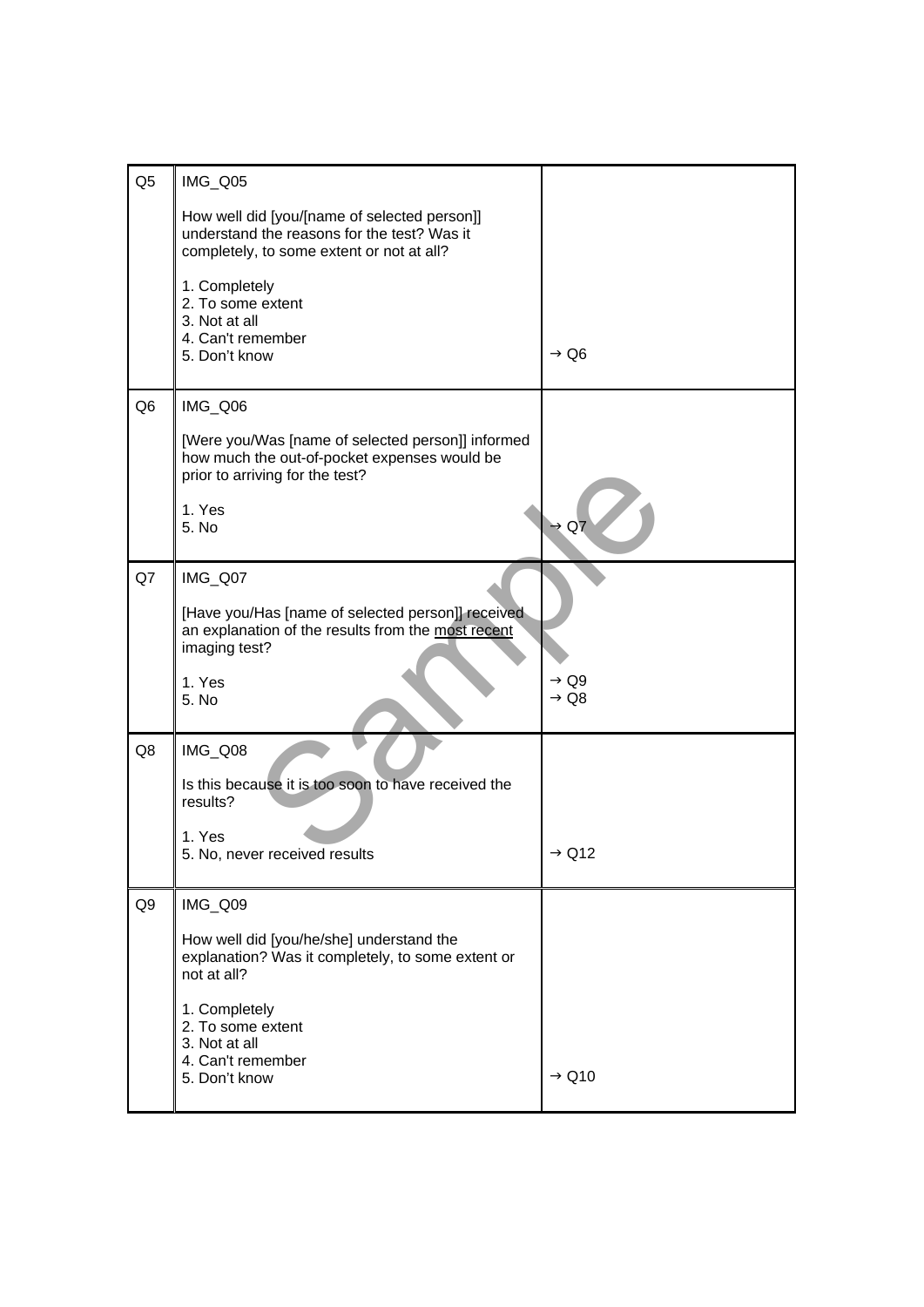| Q10 | IMG_Q10                                                                                                                                                   |                        |
|-----|-----------------------------------------------------------------------------------------------------------------------------------------------------------|------------------------|
|     | Who explained the results to [you/him/her]?                                                                                                               |                        |
|     | Interviewer: If response is type of health<br>professional (e.g. GP or specialist), ask if this was<br>the GP/Specialist that referred them for the test. |                        |
|     | 1. Health professional who referred [you/him/her] for<br>the test<br>2. Nurse                                                                             | $1-3. \rightarrow Q12$ |
|     | 3. Receptionist                                                                                                                                           |                        |
|     | 4. Other health professional (please specify)                                                                                                             | $4. \rightarrow Q11$   |
|     |                                                                                                                                                           |                        |
| Q11 | IMG_Q11                                                                                                                                                   |                        |
|     | Interviewer: Please specify other health professional                                                                                                     |                        |
|     | <allow 100="" characters="" entry="" of="" text=""></allow>                                                                                               | $\rightarrow$ Q12      |
| Q12 | IMG_Q12                                                                                                                                                   |                        |
|     | Since <month> last year, has there been any time<br/>that [you/[name of selected person]] delayed having</month>                                          |                        |
|     | or did not have an imaging test [you were/[he/she]<br>was] referred for because of the cost?                                                              |                        |
|     | 1. Yes                                                                                                                                                    |                        |
|     | 5. No                                                                                                                                                     | $\rightarrow$ AHM      |
|     |                                                                                                                                                           |                        |
|     |                                                                                                                                                           |                        |
|     |                                                                                                                                                           |                        |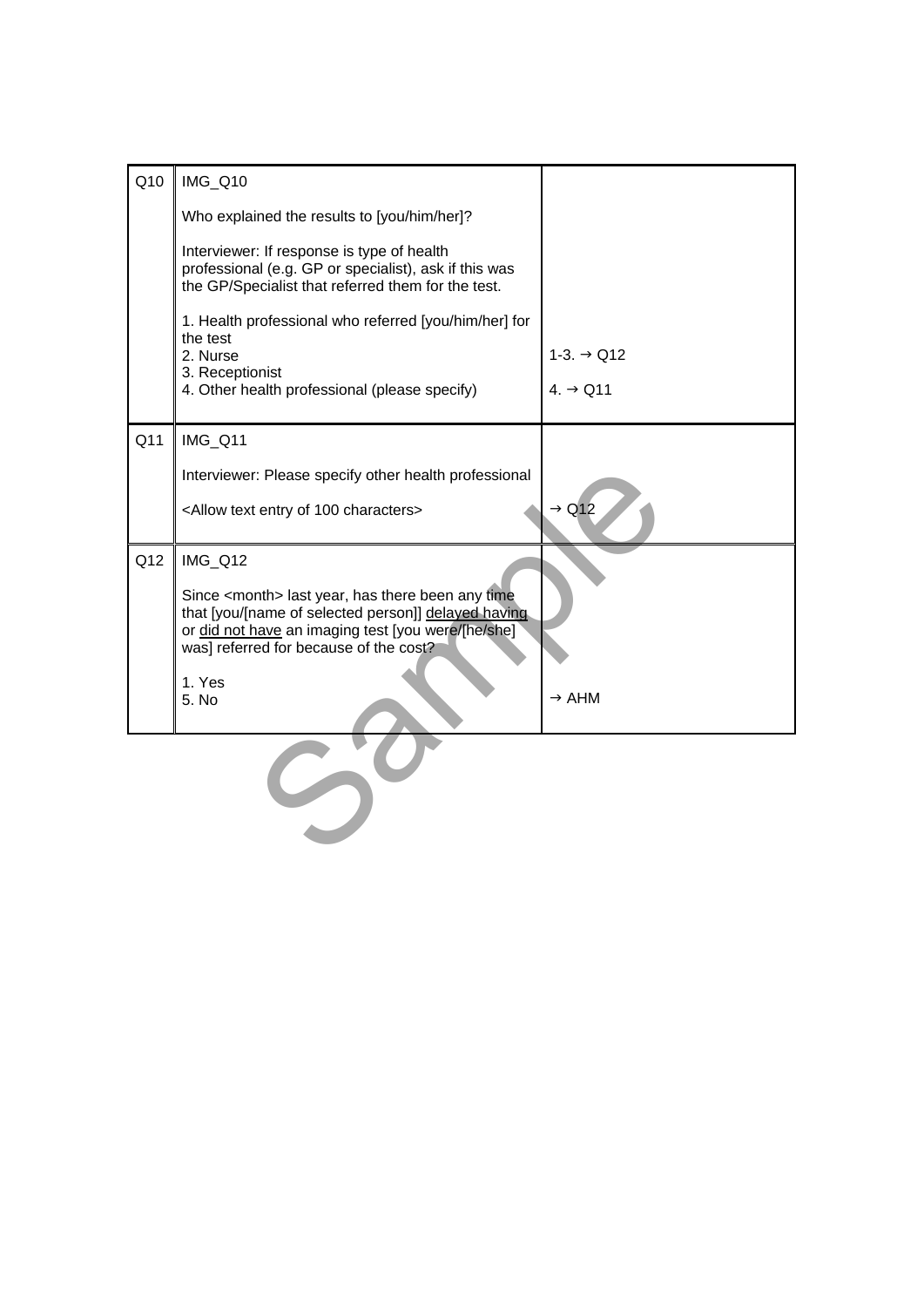| Sequence:           | 8.8                               |
|---------------------|-----------------------------------|
| Module Id:          | AHM                               |
| <b>Module Name:</b> | After hours medical care          |
| <b>Population:</b>  | All persons aged 15 years or over |

| Q <sub>1</sub> | AHM_SG01                                                                                                                                            |                                            |
|----------------|-----------------------------------------------------------------------------------------------------------------------------------------------------|--------------------------------------------|
|                | Sequence guide                                                                                                                                      |                                            |
|                | 1. If seen GP in last 12 months (GPS_Q01 = 1)<br>2. Else                                                                                            | $\rightarrow$ Q2<br>$\rightarrow$ Q5       |
| Q2             | AHM_Q01                                                                                                                                             |                                            |
|                | Since this time in <month> last year, [have you/has<br/>[name of selected person]] seen a GP after hours<br/>for [your/his/her] own health?</month> |                                            |
|                | After hours means after 8pm on a weeknight, after<br>1pm on Saturday, or any time on a Sunday or<br>public holiday.                                 |                                            |
|                | 1. Yes<br>5. No                                                                                                                                     | $\rightarrow$ Q3<br>Q <sub>5</sub>         |
| Q <sub>3</sub> | AHM_Q02<br>Thinking about the most recent time [you/he/she]<br>saw a GP after hours, was it                                                         |                                            |
|                | 1. At a regular General Practice<br>2. At a late night clinic<br>3. At an after-hours clinic at a hospital<br>4. A home visit                       | 1-4. $\rightarrow$ Q5                      |
|                | 5. At some other practice (please specify)<br>6. Don't know                                                                                         | $5. \rightarrow Q4$<br>6. $\rightarrow$ Q5 |
| Q4             | AHM Q03                                                                                                                                             |                                            |
|                | Interviewer: Please specify other clinic or practice                                                                                                |                                            |
|                | <allow 100="" characters="" entry="" of="" text=""></allow>                                                                                         | $\rightarrow$ Q5                           |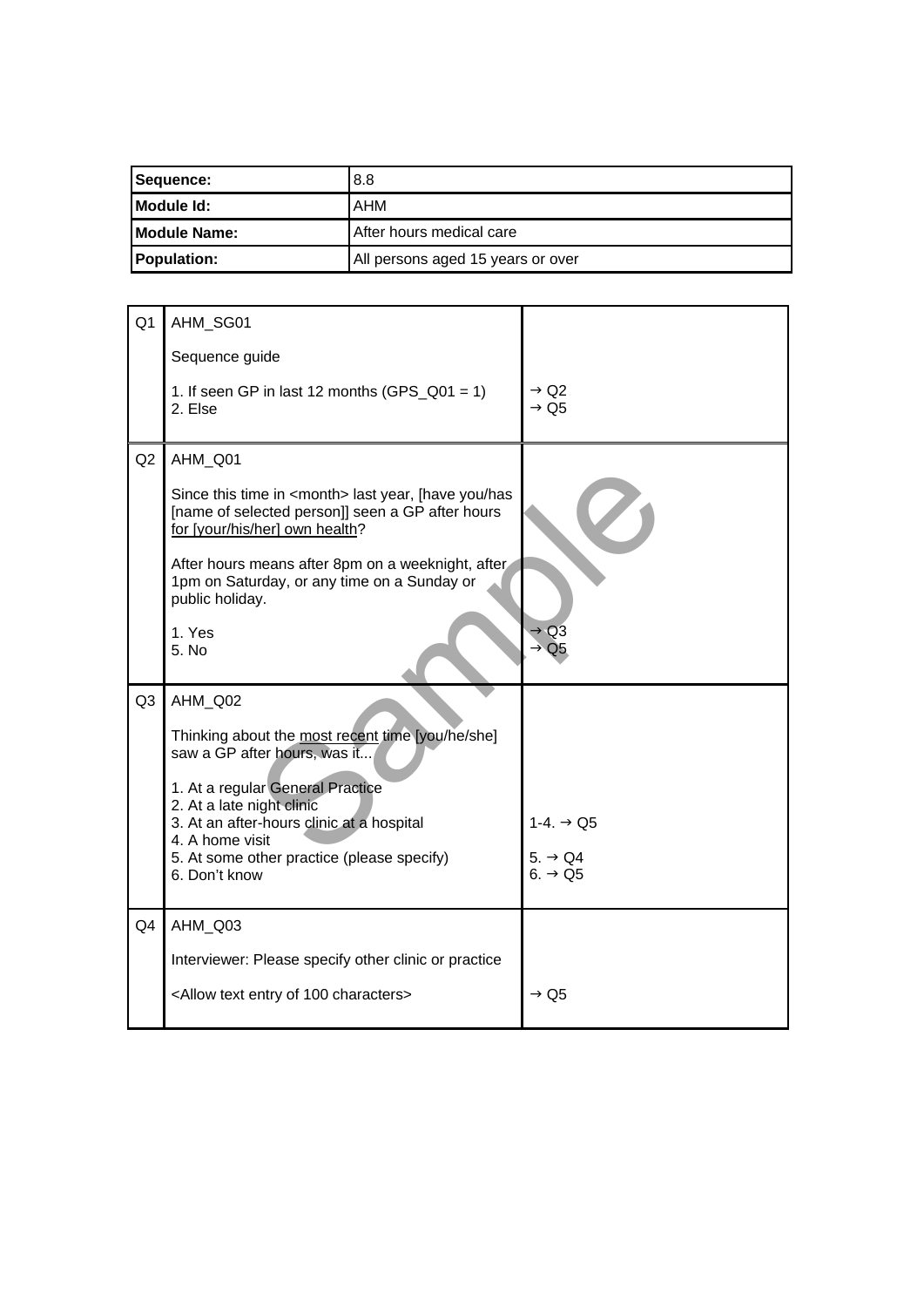| Q <sub>5</sub> | AHM_Q04                                                                                                                                                                                        |                                        |
|----------------|------------------------------------------------------------------------------------------------------------------------------------------------------------------------------------------------|----------------------------------------|
|                | Since <month> last year, was there any time when<br/>[you/[name of selected person]] could not see a<br/>GP after hours when [you/he/she] needed to for<br/>[your/his/her] own health?</month> |                                        |
|                | (After hours means after 8pm on a weeknight, after<br>1pm on Saturday or any time on a Sunday or<br>public holiday.)                                                                           |                                        |
|                | 1. Yes<br>5. No                                                                                                                                                                                | $\rightarrow$ Q6<br>$\rightarrow$ EMG  |
| Q6             | AHM_Q05                                                                                                                                                                                        |                                        |
|                | Thinking about the most recent time, what were all<br>the reasons [you/he/she] could not see a GP after<br>hours when [you/he/she] needed to?                                                  |                                        |
|                | More than one response is allowed.                                                                                                                                                             |                                        |
|                | 10. No service available in area at time needed<br>11. Waiting time too long / No appointments<br>12. Cost                                                                                     |                                        |
|                | 13. Decided not to seek care / Didn't bother<br>14. Personal or family responsibilities / Too busy                                                                                             |                                        |
|                | 15. Transportation problems<br>16. Language problems                                                                                                                                           | 10-16. → Q8                            |
|                | 17. Other reason (please specify)                                                                                                                                                              | 17. $\rightarrow$ Q7                   |
| Q7             | AHM_Q06                                                                                                                                                                                        |                                        |
|                | Interviewer: Please specify other reason                                                                                                                                                       |                                        |
|                | <allow 100="" characters="" entry="" of="" text=""></allow>                                                                                                                                    | $\rightarrow$ Q8                       |
| Q8             | AHM_SG02                                                                                                                                                                                       |                                        |
|                | Sequence guide                                                                                                                                                                                 |                                        |
|                | 1. Only 1 response at AHM_Q05<br>2. More than 1 response at AHM_Q05                                                                                                                            | $\rightarrow$ EMG<br>$\rightarrow$ Q09 |
| Q9             | AHM_Q07                                                                                                                                                                                        |                                        |
|                | What was the main reason?                                                                                                                                                                      |                                        |
|                | [reasons]                                                                                                                                                                                      | $\rightarrow$ EMG                      |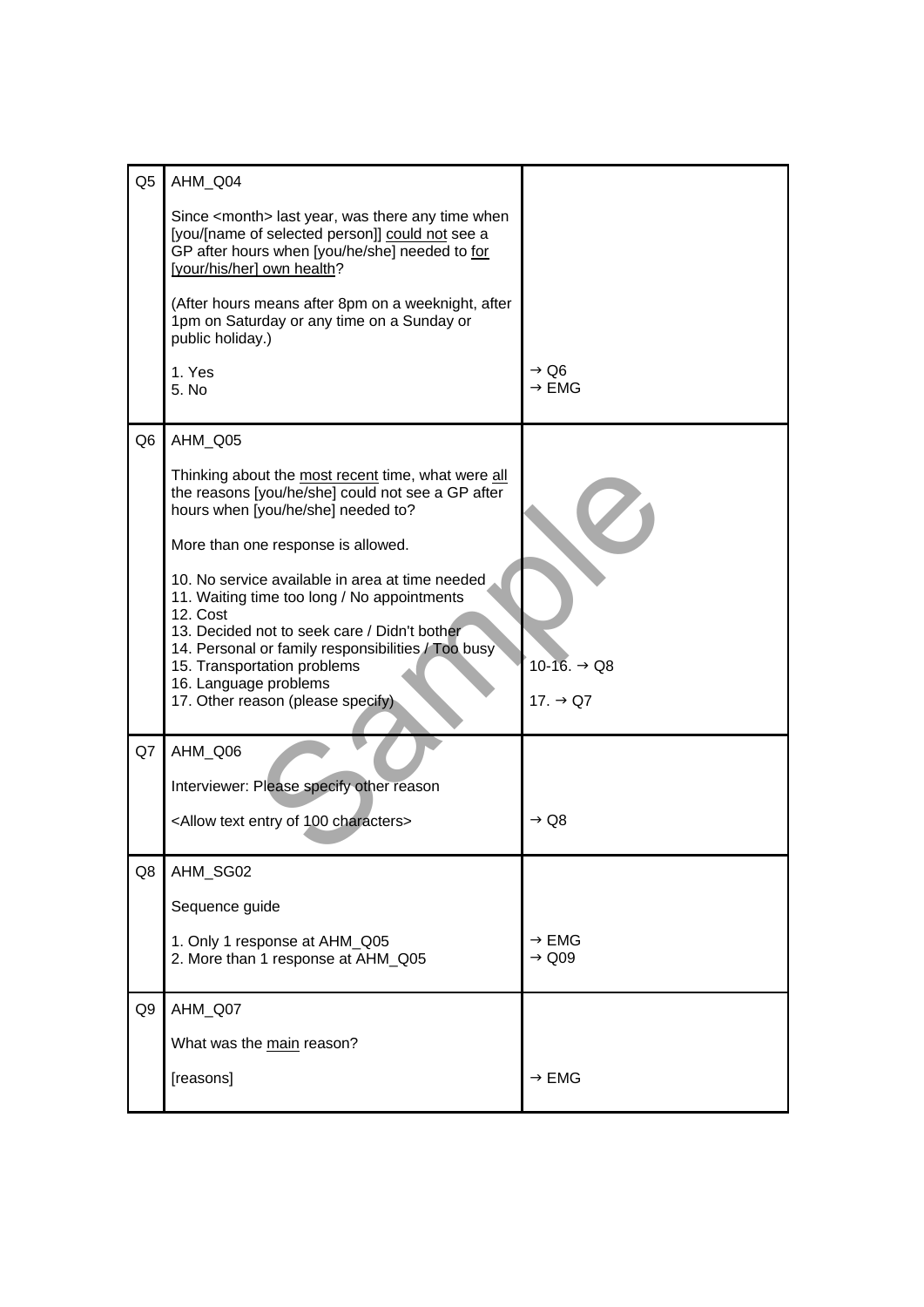| Sequence:           | 8.9                               |
|---------------------|-----------------------------------|
| Module Id:          | EMG                               |
| <b>Module Name:</b> | Hospital emergency department     |
| <b>Population:</b>  | All persons aged 15 years or over |

## **QUESTIONS**

| Q <sub>1</sub> | EMG_Q01                                                                                                                                                                                                                                                                                                                                         |                   |
|----------------|-------------------------------------------------------------------------------------------------------------------------------------------------------------------------------------------------------------------------------------------------------------------------------------------------------------------------------------------------|-------------------|
|                | Since this time in <month> last year, [have you/has<br/>[name of selected person]] been to a hospital<br/>emergency department for treatment for [your/his/her]<br/>own health?<br/>1. Yes</month>                                                                                                                                              | $\rightarrow$ Q2  |
|                | 5. No                                                                                                                                                                                                                                                                                                                                           | $\rightarrow$ HSP |
| Q2             | EMG Q02<br>Since <month> last year, how many times [have]<br/>you/has [name of selected person]] been to a hospital<br/>emergency department for treatment for [your/his/her]<br/>own health?<br/><math>&lt;1 - 99</math></month>                                                                                                               | $\rightarrow$ Q3  |
| Q <sub>3</sub> | EMG_Q03<br>[Thinking about the most recent time [you/[name of<br>selected person]] went to an emergency department,<br>at the time,/At the time [you/[name of selected<br>person]] went to an emergency department,] did<br>[you/he/she] think the care could have been provided<br>at a General Practice?<br>1. Yes<br>5. No.<br>6. Don't know | $\rightarrow$ Q4  |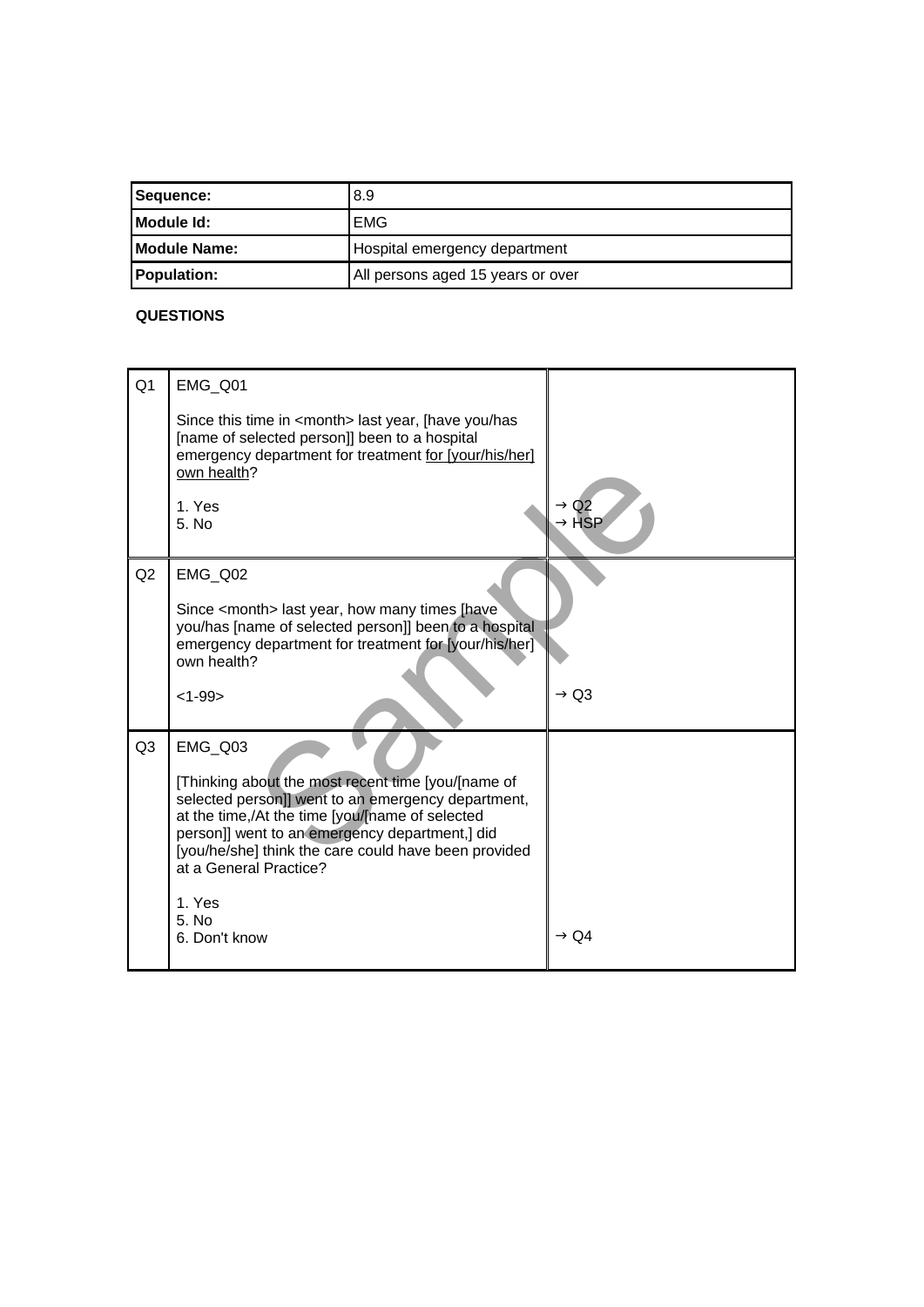| Q <sub>4</sub> | EMG_Q04                                                                                                                                                                                                                                                                                                                                                                                                                                                        |                                       |
|----------------|----------------------------------------------------------------------------------------------------------------------------------------------------------------------------------------------------------------------------------------------------------------------------------------------------------------------------------------------------------------------------------------------------------------------------------------------------------------|---------------------------------------|
|                | What were all the reasons [you/he/she] [went to an<br>emergency department rather than a General<br>Practice/thought the care could not have been<br>provided at a General Practice]?                                                                                                                                                                                                                                                                          |                                       |
|                | More than one response is allowed.                                                                                                                                                                                                                                                                                                                                                                                                                             |                                       |
|                | 10. Condition was serious / life threatening<br>11. Time of day / day of week<br>12. Was sent to emergency by GP<br>13. Cheaper / cost<br>14. Medical history is at hospital / previous<br>relationship<br>15. Trust / confidence in hospital<br>16. Emergency department recommended by<br>someone<br>17. GP not taking new patients<br>18. Waiting time for GP too long<br>19. Do not have a regular GP / family doctor<br>20. Other reason (please specify) | 10-19. → Q6<br>$20. \rightarrow Q5$   |
| Q5             | EMG_Q05                                                                                                                                                                                                                                                                                                                                                                                                                                                        |                                       |
|                | Interviewer: Please specify other reason                                                                                                                                                                                                                                                                                                                                                                                                                       |                                       |
|                | <allow 100="" characters="" of="" text=""></allow>                                                                                                                                                                                                                                                                                                                                                                                                             | $\rightarrow$ Q6                      |
| Q <sub>6</sub> | EMG_SG01<br>Sequence guide                                                                                                                                                                                                                                                                                                                                                                                                                                     |                                       |
|                | 1. Only 1 response at EMG_Q04<br>2. More than 1 response at EMG_Q04                                                                                                                                                                                                                                                                                                                                                                                            | $\rightarrow$ HSP<br>$\rightarrow$ Q7 |
| Q7             | EMG_Q06                                                                                                                                                                                                                                                                                                                                                                                                                                                        |                                       |
|                | What was the main reason?                                                                                                                                                                                                                                                                                                                                                                                                                                      |                                       |
|                | [reasons]                                                                                                                                                                                                                                                                                                                                                                                                                                                      | $\rightarrow$ HSP                     |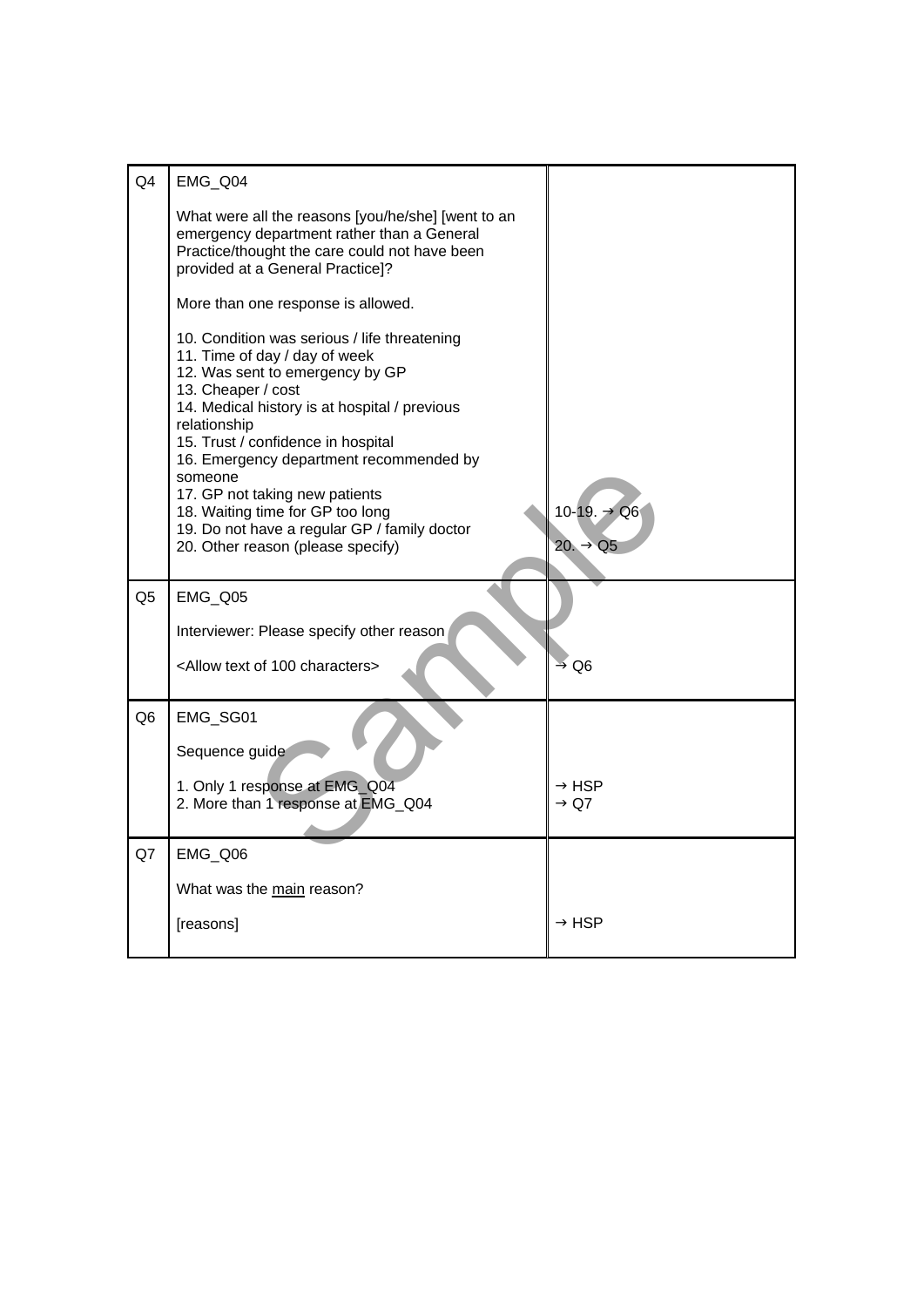| Sequence:            | 8.10                              |
|----------------------|-----------------------------------|
| <b>IModule Id:</b>   | <b>HSP</b>                        |
| <b>IModule Name:</b> | Hospital admissions               |
| <b>Population:</b>   | All persons aged 15 years or over |

## **QUESTIONS**

| Q <sub>1</sub> | HSP_Q01                                                                                                                                              |                                       |
|----------------|------------------------------------------------------------------------------------------------------------------------------------------------------|---------------------------------------|
|                | Since this time in <month> last year, [have you/has<br/>[name of selected person]] been admitted to<br/>hospital?</month>                            |                                       |
|                | 1. Yes<br>5. No                                                                                                                                      | $\rightarrow$ Q2<br>$\rightarrow$ PHM |
| Q2             | HSP_Q02                                                                                                                                              |                                       |
|                | Since <month> last year, how many times [have<br/>you/has [name of selected person]] been admitted<br/>to hospital?</month>                          |                                       |
|                | $<1 - 99$                                                                                                                                            | $\rightarrow$ Q3                      |
| Q <sub>3</sub> | HSP_Q03                                                                                                                                              |                                       |
|                | [Thinking about [your/his/her] most recent<br>admission, [were you/was [he/she]]/[Were you/Was<br>[he/she]]] treated as a public or private patient? |                                       |
|                | 1. Public patient<br>2. Private patient                                                                                                              | → Q4<br>$\rightarrow$ Q4              |
|                | 3. Don't know                                                                                                                                        | $\rightarrow$ PHM                     |
| Q4             | HSP_Q04                                                                                                                                              |                                       |
|                | [Were you/Was [name of selected person]] given the<br>choice to be treated as a public or private patient?                                           |                                       |
|                | 1. Yes<br>5. No                                                                                                                                      | $\rightarrow$ Q5<br>$\rightarrow$ PHM |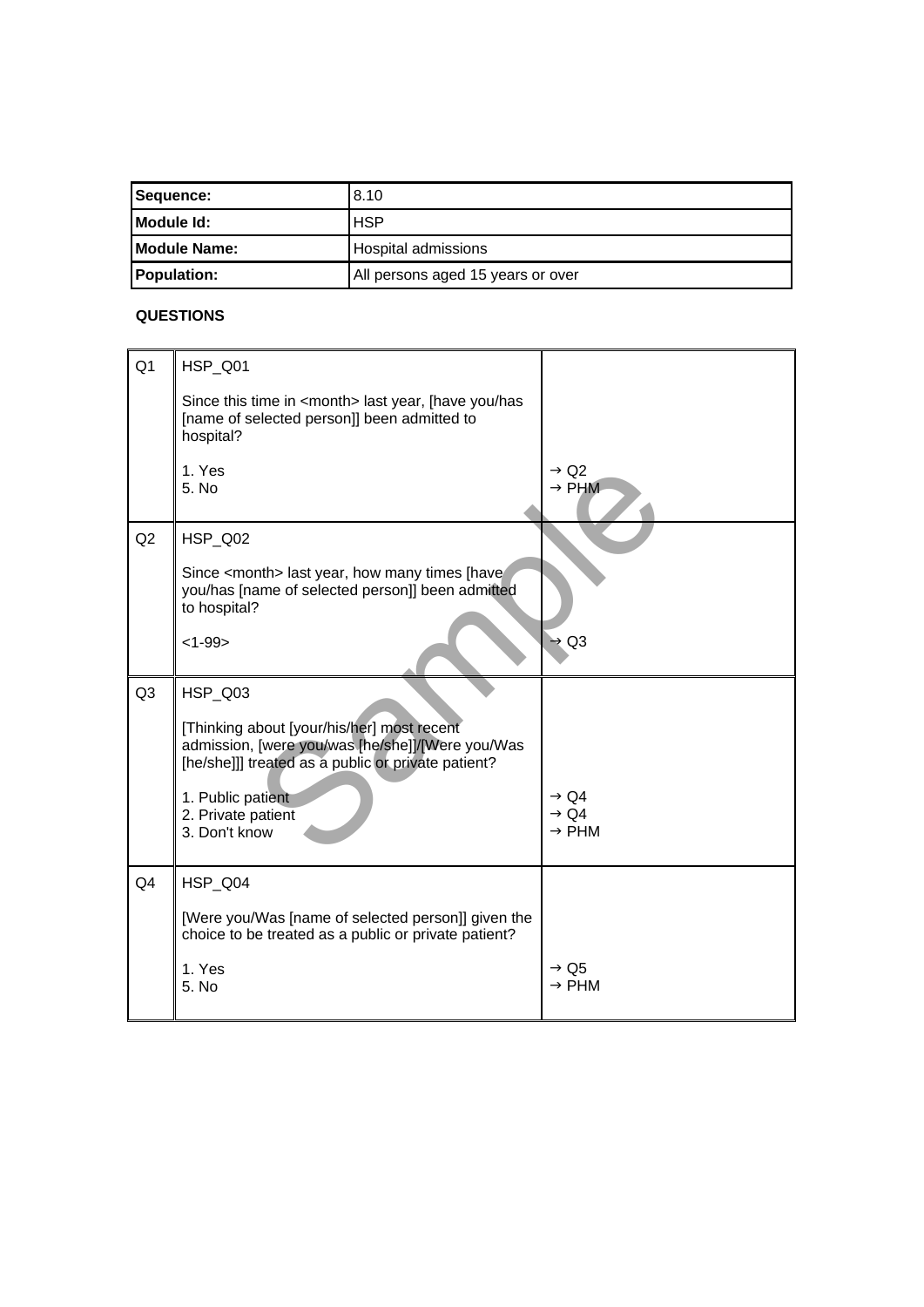| Q5 | HSP Q05                                                                                                                                                                                                       |                   |
|----|---------------------------------------------------------------------------------------------------------------------------------------------------------------------------------------------------------------|-------------------|
|    | Did [you/[name of selected person]] feel that [you<br>were/[he/she]was] given enough information to<br>enable [you/him/her] to choose if [you/he/she]<br>wanted to be treated as a public or private patient? |                   |
|    | 1. Yes<br>5. No<br>6. Don't know                                                                                                                                                                              | $\rightarrow$ PHM |

Sample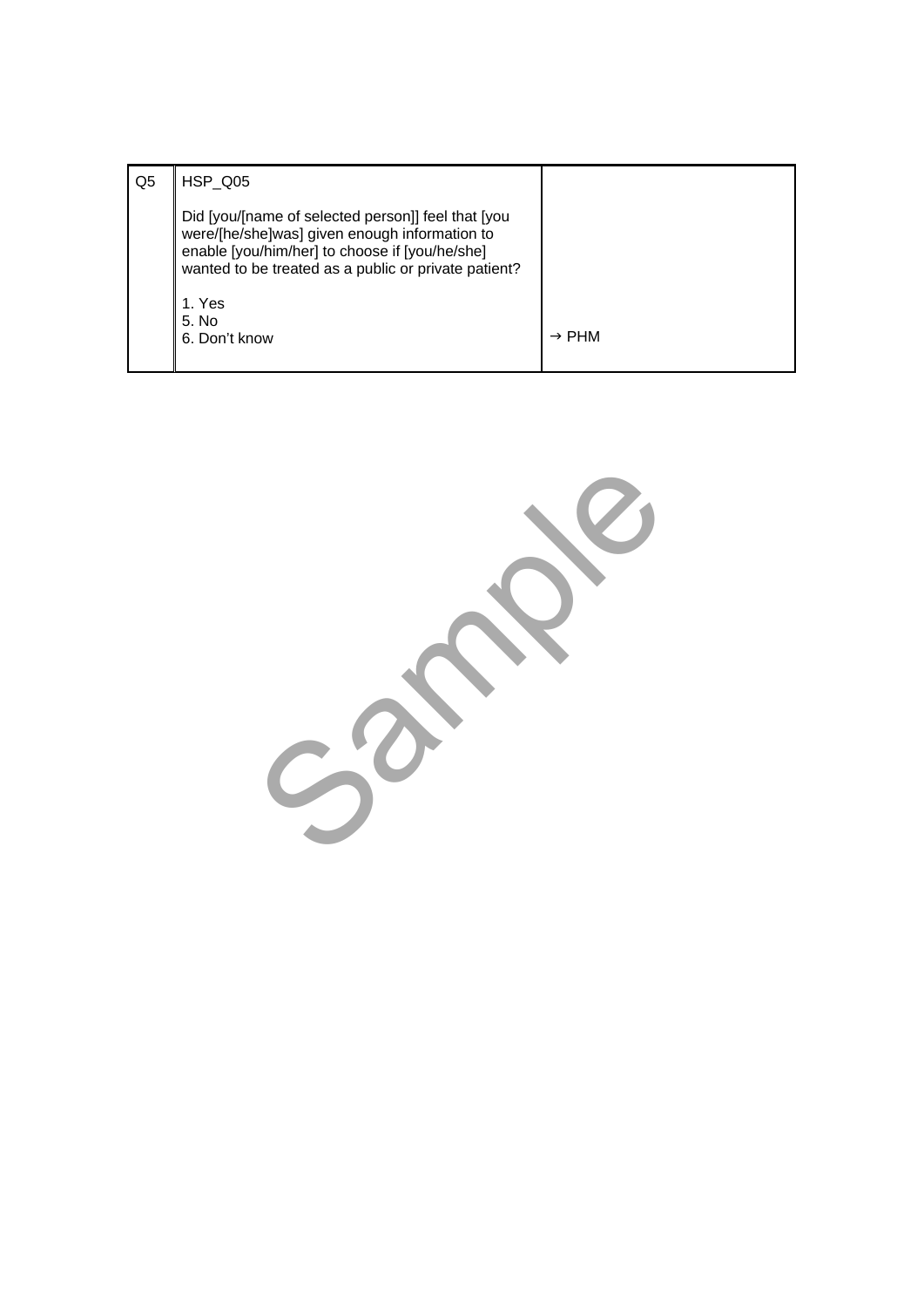| Sequence:            | 8.11                              |
|----------------------|-----------------------------------|
| <b>IModule Id:</b>   | <b>PHM</b>                        |
| <b>IModule Name:</b> | Pharmaceutical care               |
| <b>Population:</b>   | All persons aged 15 years or over |

| Q <sub>1</sub> | PHM_Q01                                                                                                                                                                                                                |                                                |
|----------------|------------------------------------------------------------------------------------------------------------------------------------------------------------------------------------------------------------------------|------------------------------------------------|
|                | Since <month> last year, [have you/has [name of<br/>selected person]] asked for any health-related<br/>advice from a pharmacist?</month>                                                                               |                                                |
|                | Interviewer: A pharmacist may be better known to<br>some respondents as a chemist.                                                                                                                                     |                                                |
|                | 1. Yes<br>5. N <sub>0</sub><br>6. Don't know                                                                                                                                                                           | $\rightarrow$ Q2<br>→ HSE<br>$\rightarrow$ HSE |
| Q2             | PHM_Q02                                                                                                                                                                                                                |                                                |
|                | Thinking about the most recent time [you/[name of<br>selected person]] received advice from a<br>pharmacist, how well did the advice meet<br>[your/his/her] needs? Was it completely, to some<br>extent or not at all? |                                                |
|                | 1. Completely<br>2. To some extent<br>3. Not at all<br>4. Can't remember<br>5. Did not receive advice<br>6. Don't know                                                                                                 | $\rightarrow$ HSE                              |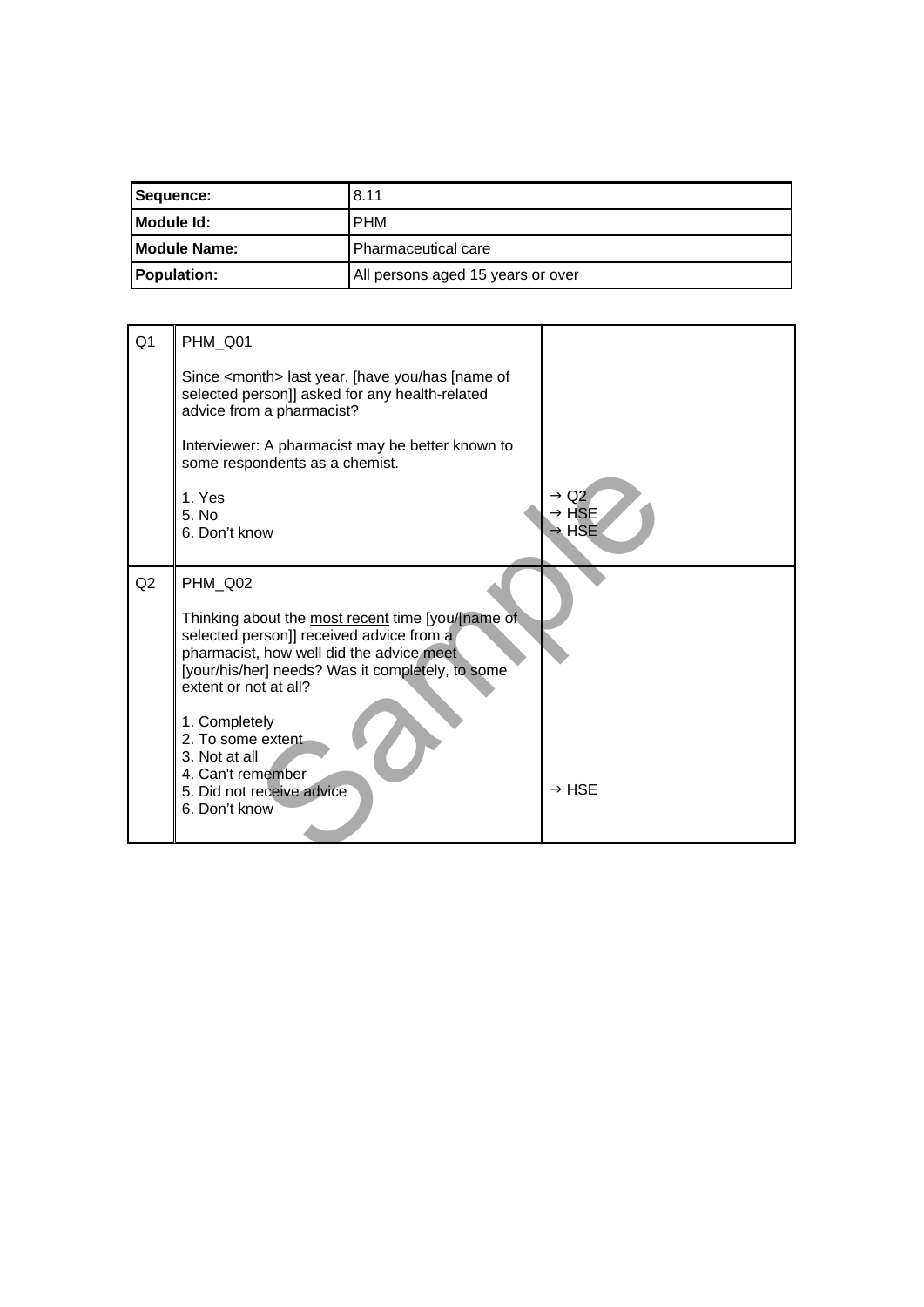| Sequence:            | 8.12                              |
|----------------------|-----------------------------------|
| <b>IModule Id:</b>   | <b>HSE</b>                        |
| <b>IModule Name:</b> | Harm and side effects             |
| <b>Population:</b>   | All persons aged 15 years or over |

| Q <sub>1</sub> | HSE_Q01                                                                                                                                                                                                         |                                                            |
|----------------|-----------------------------------------------------------------------------------------------------------------------------------------------------------------------------------------------------------------|------------------------------------------------------------|
|                | Since this time in <month> last year, [have you/has<br/>[name of selected person]] had any medication,<br/>medical care, treatment or test that caused<br/>[you/him/her] harm or a harmful side-effect?</month> |                                                            |
|                | 1. Yes<br>5. No<br>6. Don't know                                                                                                                                                                                | $\rightarrow$ Q2<br>$\rightarrow$ ACC<br>$\rightarrow$ ACC |
| Q2             | HSE_Q02                                                                                                                                                                                                         |                                                            |
|                | Thinking about the most recent time, where did<br>[you/he/she] have this medication, medical care,<br>treatment or test? Was it                                                                                 |                                                            |
|                | 1. At home<br>2. At a General Practice<br>3. At a hospital                                                                                                                                                      | $1-3. \rightarrow Q4$                                      |
|                | 4. Somewhere else (please specify)                                                                                                                                                                              | $4. \rightarrow Q3$                                        |
| Q <sub>3</sub> | <b>HSE_Q03</b>                                                                                                                                                                                                  |                                                            |
|                | Interviewer: Please specify other place                                                                                                                                                                         |                                                            |
|                | <allow 100="" characters="" entry="" of="" text=""></allow>                                                                                                                                                     | $\rightarrow$ Q4                                           |
| Q <sub>4</sub> | HSE Q04                                                                                                                                                                                                         |                                                            |
|                | Had [you/he/she] received any information that the<br>harm or side-effect could happen?                                                                                                                         |                                                            |
|                | 1. Yes<br>5. No<br>6. Received written information but did not read it                                                                                                                                          | $\rightarrow$ Q5                                           |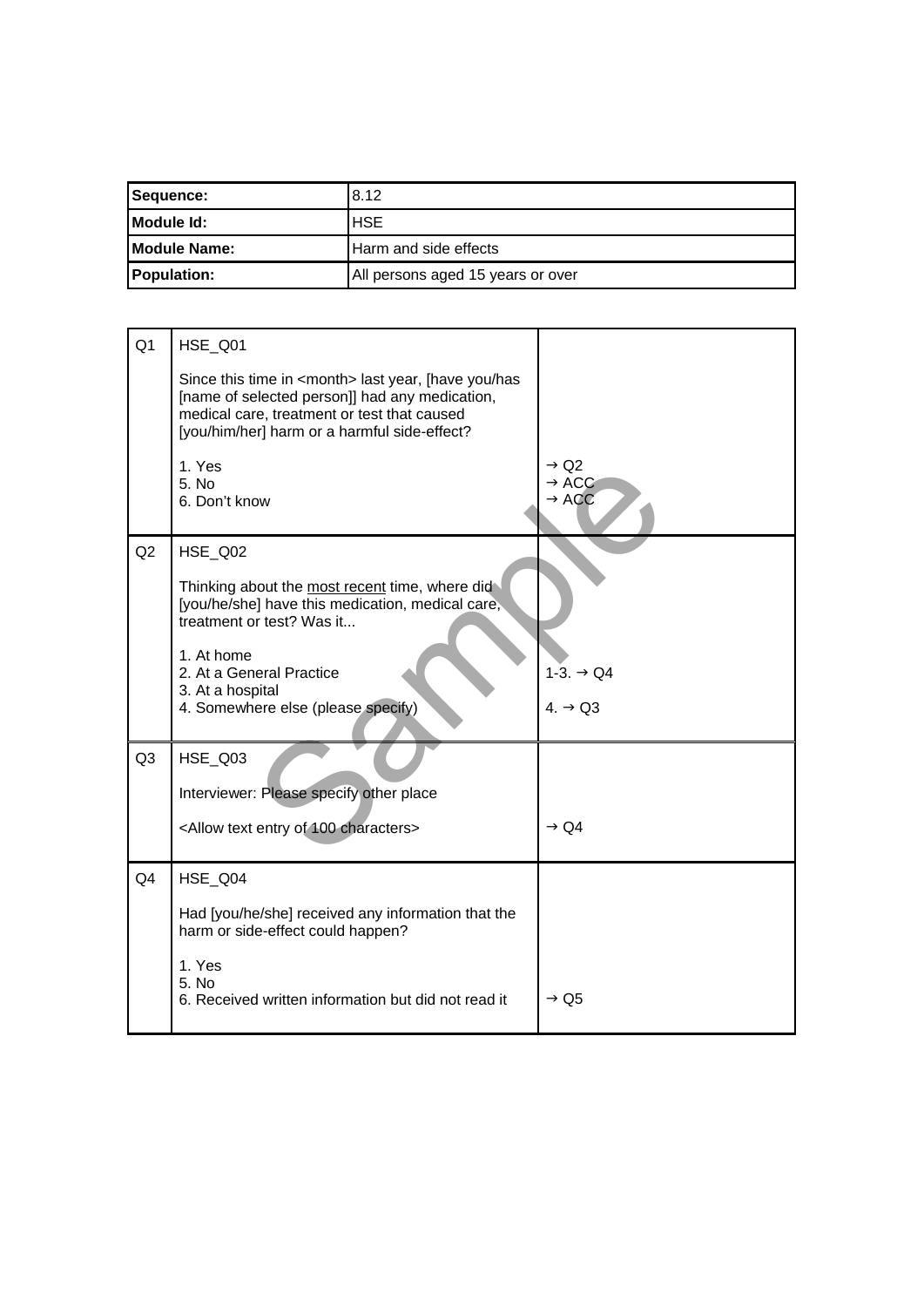| Q <sub>5</sub> | HSE_Q05                                                                                                                                                                                                                                                                 |                                       |
|----------------|-------------------------------------------------------------------------------------------------------------------------------------------------------------------------------------------------------------------------------------------------------------------------|---------------------------------------|
|                | Did [you/he/she] receive an explanation about what<br>happened?                                                                                                                                                                                                         |                                       |
|                | 1. Yes<br>5. No                                                                                                                                                                                                                                                         | → Q6<br>$\rightarrow$ Q7              |
| Q <sub>6</sub> | HSE_Q06                                                                                                                                                                                                                                                                 |                                       |
|                | How well did [you/he/she] understand the<br>explanation? Was it completely, to some extent or<br>not at all?                                                                                                                                                            |                                       |
|                | 1. Completely<br>2. To some extent<br>3. Not at all<br>4. Can't remember<br>5. Don't know                                                                                                                                                                               | $\rightarrow$ Q7                      |
| Q7             | HSE_Q07<br>Did [you/he/she] see a health professional about the<br>harm or harmful side-effect?<br>1. Yes<br>5. No                                                                                                                                                      | $\rightarrow$ Q8<br>$\rightarrow$ ACC |
| Q8             | HSE_Q08<br>How satisfied or dissatisfied [are you/is [name of<br>selected person]] with the way they handled the<br>situation?<br>1. Very satisfied<br>2. Satisfied<br>3. Neither satisfied or dissatisfied<br>4. Dissatisfied<br>5. Very dissatisfied<br>6. Don't know | $\rightarrow$ ACC                     |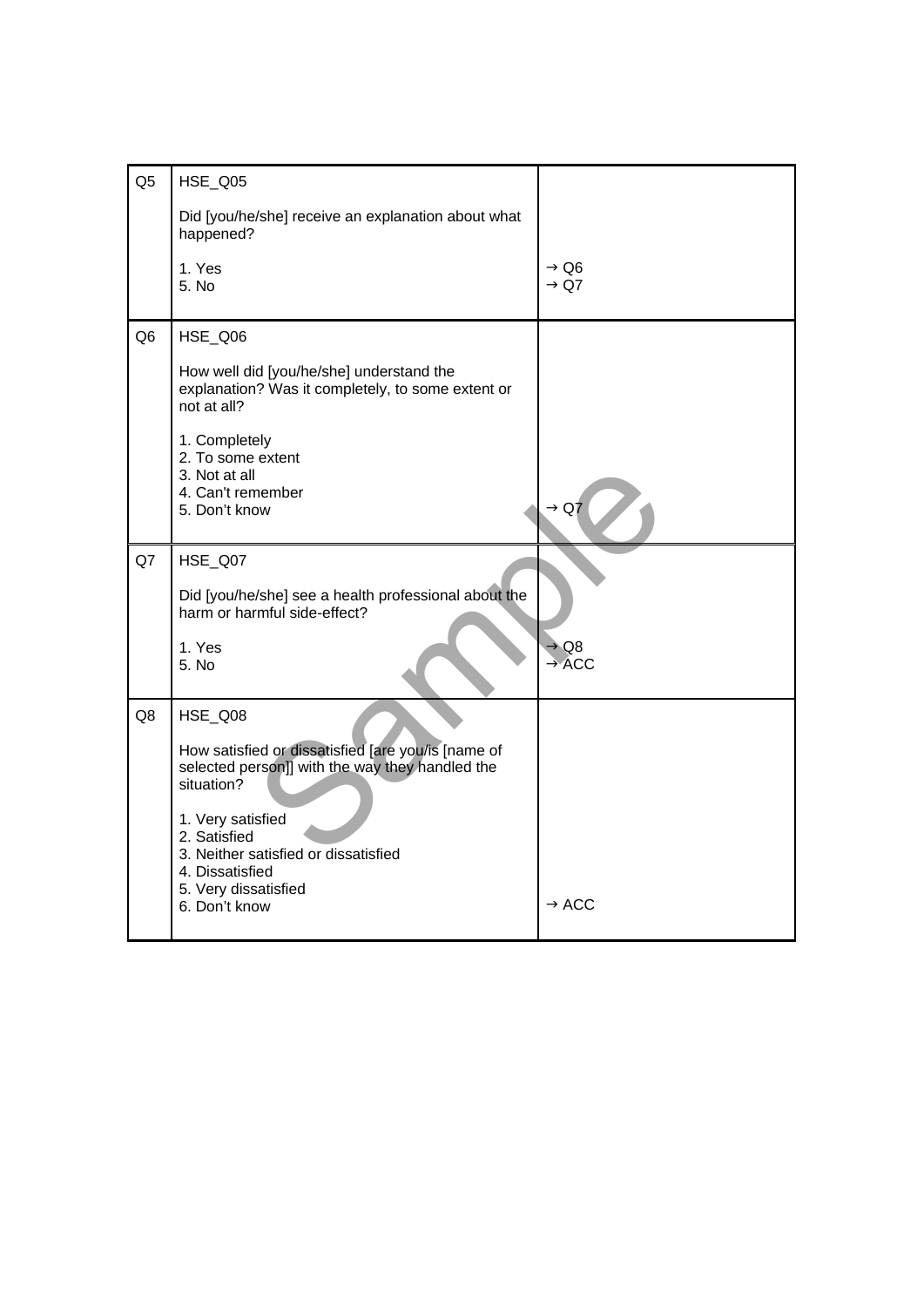| Sequence:                                               | 8.13 |
|---------------------------------------------------------|------|
| <b>IModule Id:</b>                                      | ACC  |
| Access to medical services<br><b>IModule Name:</b>      |      |
| <b>Population:</b><br>All persons aged 15 years or over |      |

| Q <sub>1</sub> | ACC_Q01                                                                                                                                                          |                                       |
|----------------|------------------------------------------------------------------------------------------------------------------------------------------------------------------|---------------------------------------|
|                | [You have already mentioned that [you/[name of<br>selected person]] needed to see a GP after hours<br>but couldn't.]                                             |                                       |
|                | Since this time in <month> last year, was there any<br/>[other] time [you/[name of selected person]/he/she]<br/>needed health care but could not get it?</month> |                                       |
|                | 1. Yes<br>5. No                                                                                                                                                  | $\rightarrow$ Q2<br>$\rightarrow$ Q10 |
| Q2             | ACC_SG01                                                                                                                                                         |                                       |
|                | Sequence guide                                                                                                                                                   |                                       |
|                | 1. If needed to see GP after hours but couldn't<br>$(AHM Q04 = 1)$<br>2. Else                                                                                    | $\rightarrow$ Q3<br>$\rightarrow$ Q4  |
| Q <sub>3</sub> | ACC_Q02                                                                                                                                                          |                                       |
|                | Thinking about the most recent time, was this the<br>time [you/he/she] needed to see a GP after hours<br>but couldn't?                                           |                                       |
|                | 1. Yes<br>5. No                                                                                                                                                  | $\rightarrow$ Q10<br>$\rightarrow$ Q4 |
| Q <sub>4</sub> | ACC_Q03                                                                                                                                                          |                                       |
|                | Thinking about the most recent time, did this care<br>relate to services best provided by                                                                        |                                       |
|                | 1.GP                                                                                                                                                             |                                       |
|                | 2. Hospital<br>3. Medical Specialist                                                                                                                             | 1-4. $\rightarrow$ Q6                 |
|                | 4. Pharmacist or Chemist<br>5. Another health professional (please specify)                                                                                      | 5. $\rightarrow$ Q5                   |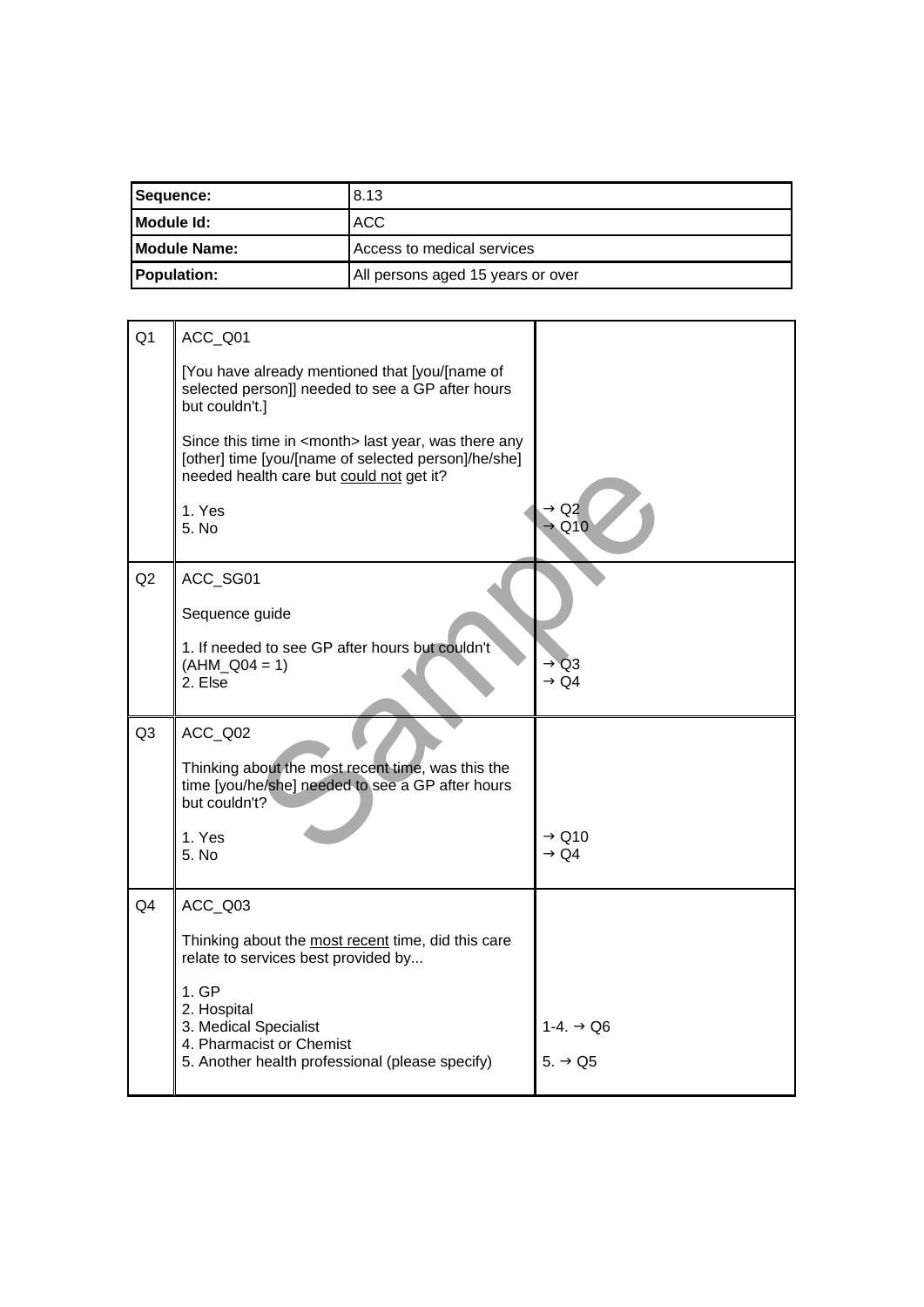| Q <sub>5</sub> | ACC_Q04                                                                                                                                                                                                                                                                                                                                      |                                                 |
|----------------|----------------------------------------------------------------------------------------------------------------------------------------------------------------------------------------------------------------------------------------------------------------------------------------------------------------------------------------------|-------------------------------------------------|
|                | Interviewer: Please specify other health<br>professional                                                                                                                                                                                                                                                                                     |                                                 |
|                | <allow 100="" characters="" entry="" of="" text=""></allow>                                                                                                                                                                                                                                                                                  | $\rightarrow$ Q6                                |
| Q <sub>6</sub> | ACC_Q05                                                                                                                                                                                                                                                                                                                                      |                                                 |
|                | Thinking about the most recent time, what were all<br>the reasons [you/[name of selected person]] could<br>not get the health care [you/he/she] needed?                                                                                                                                                                                      |                                                 |
|                | Interviewer: More than one response is allowed.                                                                                                                                                                                                                                                                                              |                                                 |
|                | 10. No service available in area at time needed<br>11. Waiting time too long / No appointments<br>12. Not taking new patients<br>13. Cost<br>14. Decided not to seek care / Didn't bother<br>15. Personal or family responsibilities / Too busy<br>16. Transportation problems<br>17. Language problems<br>18. Other reason (please specify) | $10-17. \rightarrow Q8$<br>18. $\rightarrow$ Q7 |
| Q7             | ACC_Q06                                                                                                                                                                                                                                                                                                                                      |                                                 |
|                | Interviewer: Please specify other reason                                                                                                                                                                                                                                                                                                     |                                                 |
|                | <allow 100="" characters="" entry="" of="" text=""></allow>                                                                                                                                                                                                                                                                                  | $\rightarrow$ Q8                                |
| Q8             | ACC_SG02                                                                                                                                                                                                                                                                                                                                     |                                                 |
|                | Sequence guide                                                                                                                                                                                                                                                                                                                               |                                                 |
|                | 1. Only 1 response at ACC_Q05<br>2. More than 1 response at ACC_Q05                                                                                                                                                                                                                                                                          | $\rightarrow$ Q10<br>→ Q9                       |
| Q <sub>9</sub> | ACC_Q07                                                                                                                                                                                                                                                                                                                                      |                                                 |
|                | What was the main reason?                                                                                                                                                                                                                                                                                                                    |                                                 |
|                | [reasons]                                                                                                                                                                                                                                                                                                                                    | $\rightarrow$ Q10                               |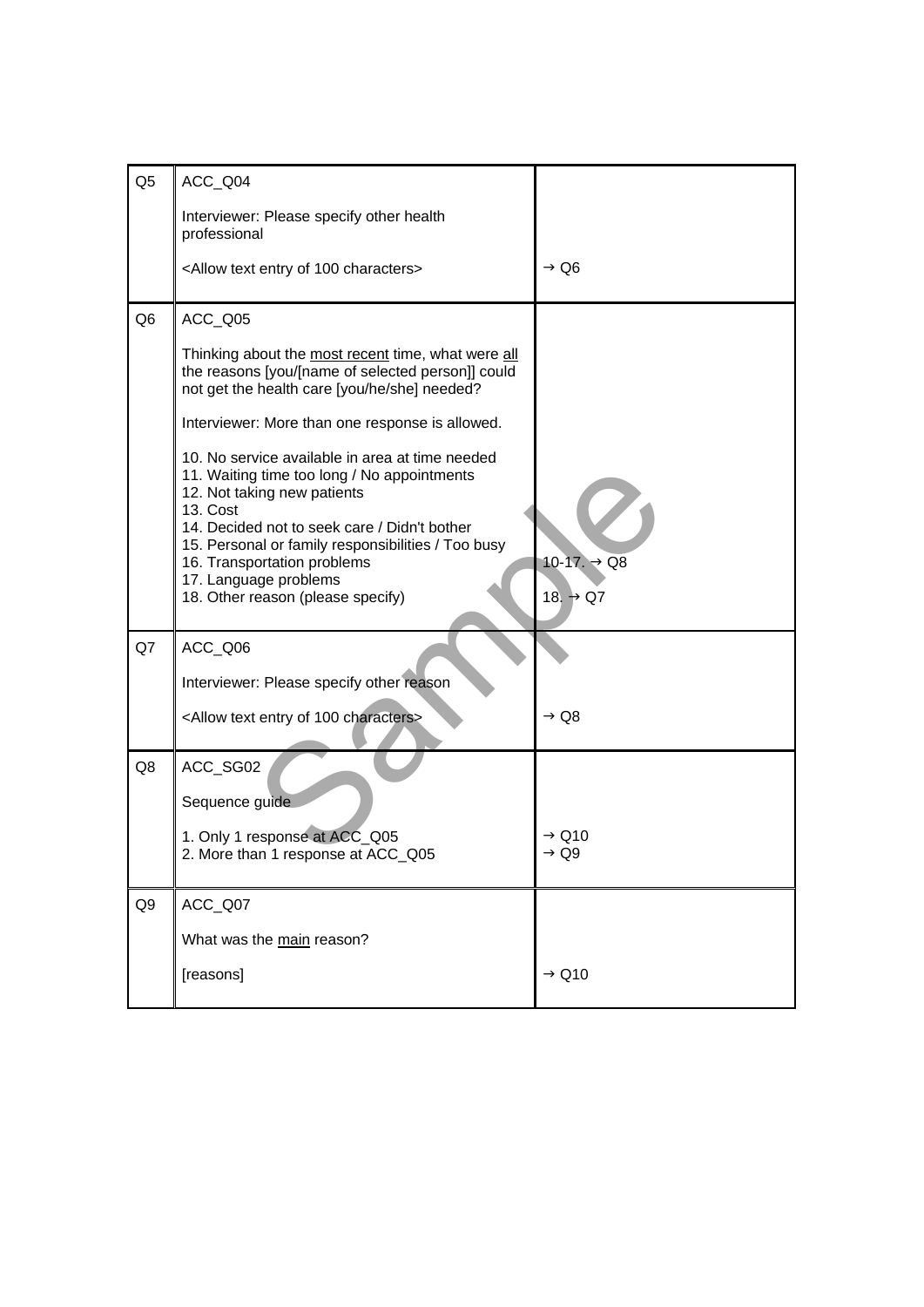| Q10 | ACC_SG03                                                                                                                                   |                            |
|-----|--------------------------------------------------------------------------------------------------------------------------------------------|----------------------------|
|     |                                                                                                                                            |                            |
|     | Sequence guide                                                                                                                             |                            |
|     | 1. If personal interview and saw GP in last 12<br>months (INTTYPE=Personal and GPS_Q01=1)                                                  | $\rightarrow$ Q11          |
|     | 2. If questions answered by proxy and saw GP in                                                                                            | $\rightarrow$ Q12          |
|     | last 12 months (INTTYPE=Proxy and GPS_Q01=1)<br>3. Else                                                                                    | $\rightarrow$ Q14          |
|     |                                                                                                                                            |                            |
| Q11 | ACC_Q08                                                                                                                                    |                            |
|     | Since this time in <month> last year, have you<br/>waited longer than you felt was acceptable to get<br/>an appointment with a GP?</month> |                            |
|     | 1. Yes                                                                                                                                     |                            |
|     | 5. No                                                                                                                                      | $\rightarrow$ Q12          |
|     |                                                                                                                                            |                            |
| Q12 | ACC_Q09                                                                                                                                    |                            |
|     | [(]Since this time in <month> last year,[)] [have</month>                                                                                  |                            |
|     | you/has [name of selected person]] travelled longer<br>than one hour to see a GP?                                                          |                            |
|     | 1. Yes                                                                                                                                     |                            |
|     | 5. No                                                                                                                                      | → Q13<br>$\rightarrow$ Q14 |
|     |                                                                                                                                            |                            |
| Q13 | ACC_Q10                                                                                                                                    |                            |
|     | (Since this time in <month> last year,) [have</month>                                                                                      |                            |
|     | you/has [name of selected person]] travelled longer<br>than 3 hours to see a GP?                                                           |                            |
|     |                                                                                                                                            |                            |
|     | 1. Yes<br>5. No                                                                                                                            | $\rightarrow$ Q14          |
|     |                                                                                                                                            |                            |
| Q14 | ACC_SG04                                                                                                                                   |                            |
|     | Sequence guide                                                                                                                             |                            |
|     | 1. If personal interview and received written referral                                                                                     |                            |
|     | to medical specialist in last 12 months<br>(INTTYPE=Personal and MDS_Q01=1)                                                                | $\rightarrow$ Q15          |
|     | 2. Else                                                                                                                                    | $\rightarrow$ CHD or END   |
|     |                                                                                                                                            |                            |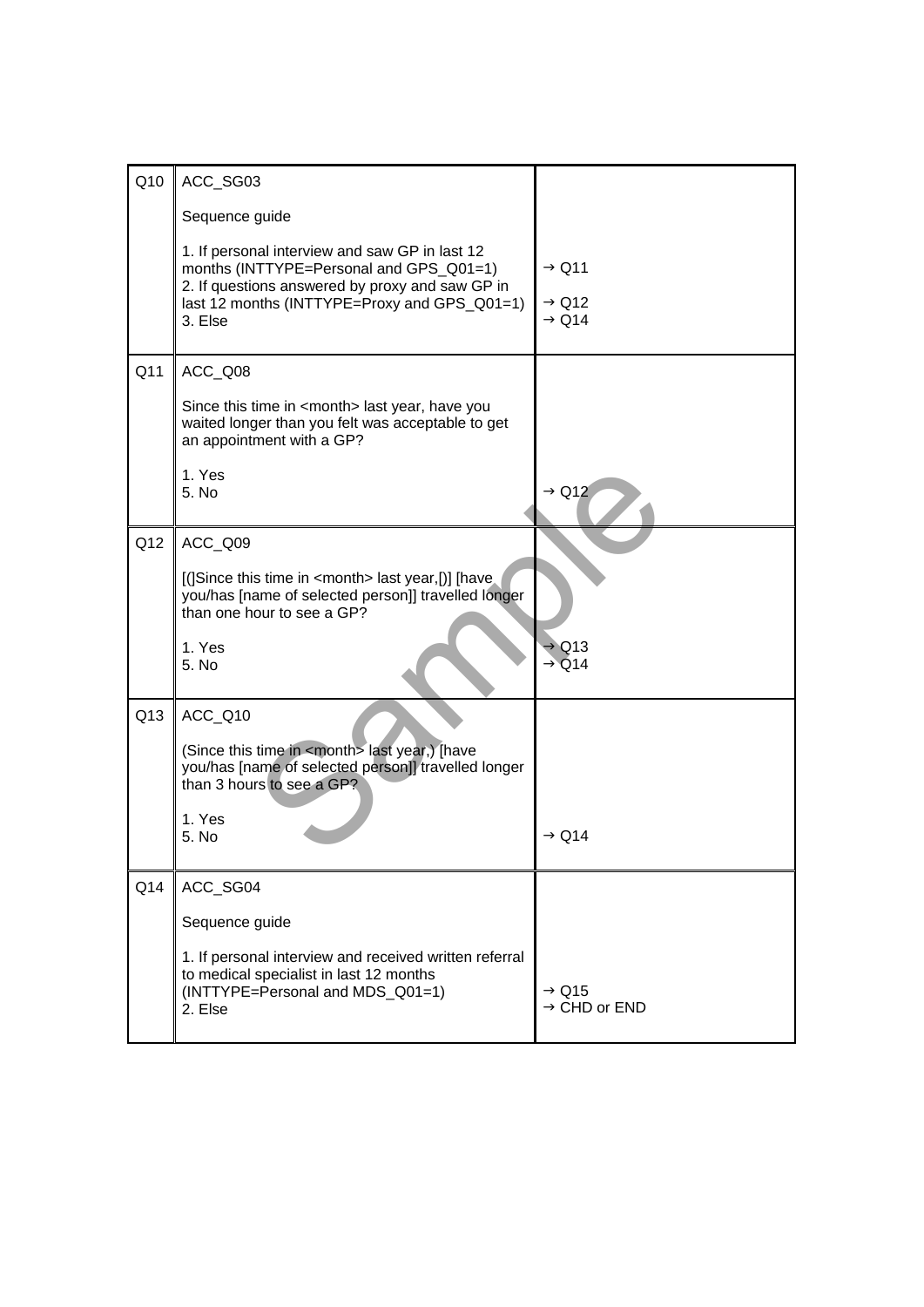| Q15 | ACC Q11                                                                                                                                                          |                          |
|-----|------------------------------------------------------------------------------------------------------------------------------------------------------------------|--------------------------|
|     | [(]Since this time in <month> last year,[)] have you<br/>waited longer than you felt was acceptable to get<br/>an appointment with a medical specialist?</month> |                          |
|     | 1. Yes<br>5. No                                                                                                                                                  | $\rightarrow$ CHD or END |

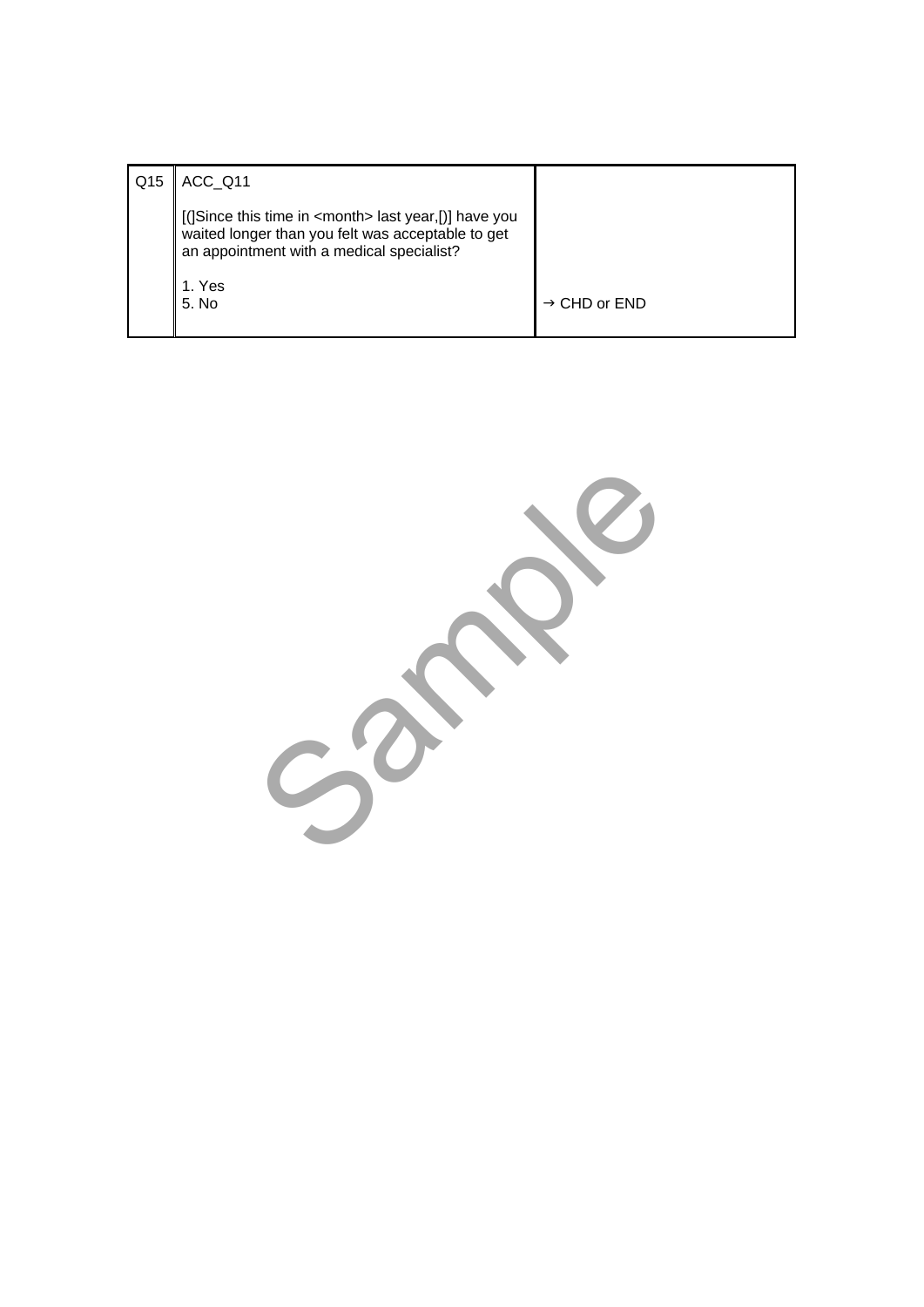| Sequence:           | 8.14                                                                                                                                                                                     |
|---------------------|------------------------------------------------------------------------------------------------------------------------------------------------------------------------------------------|
| Module Id:          | <b>CHD</b>                                                                                                                                                                               |
| <b>Module Name:</b> | Children 0-14 years                                                                                                                                                                      |
| <b>Population:</b>  | Persons aged 18 years or over where children aged 0-14 listed<br>on HH form OR<br>Persons aged 15-17 years where (TEEN_Q01A=5 OR<br>TEEN_Q02=2) AND children aged 0-14 listed on HH form |

| Q <sub>1</sub> | CHD_Q01                                                                                                                                                                           |                                                   |
|----------------|-----------------------------------------------------------------------------------------------------------------------------------------------------------------------------------|---------------------------------------------------|
|                | Since this time in <month> last year, has any child<br/>[currently] aged 14 years or under who usually lives<br/>in your household seen a GP for urgent medical<br/>care?</month> |                                                   |
|                | 1. Yes<br>5. No                                                                                                                                                                   | → Q2<br>$\rightarrow$ Q6                          |
| Q2             | CHD_SG01                                                                                                                                                                          |                                                   |
|                | Sequence Guide                                                                                                                                                                    |                                                   |
|                | 1. More than 1 child aged 0-14<br>2. Only 1 child aged 0-14                                                                                                                       | $\rightarrow$ Q3<br>$\rightarrow$ Q4              |
| Q <sub>3</sub> | CHD_Q02                                                                                                                                                                           |                                                   |
|                | Since <month> last year, how many children in your<br/>household saw a GP for urgent medical care?</month>                                                                        |                                                   |
|                | $<1-15>$                                                                                                                                                                          | $\rightarrow$ Q4                                  |
| Q <sub>4</sub> | CHD_Q03                                                                                                                                                                           |                                                   |
|                | Thinking about the most recent time, how long after<br>making an appointment was the child seen by the<br>GP?                                                                     |                                                   |
|                | 1. Within 4 hours<br>2. Longer than 4 hours but same day<br>3. Next day<br>4.2-5 days<br>5.6 or more days                                                                         | 1-2, 4-5. $\rightarrow$ Q6<br>$3. \rightarrow Q5$ |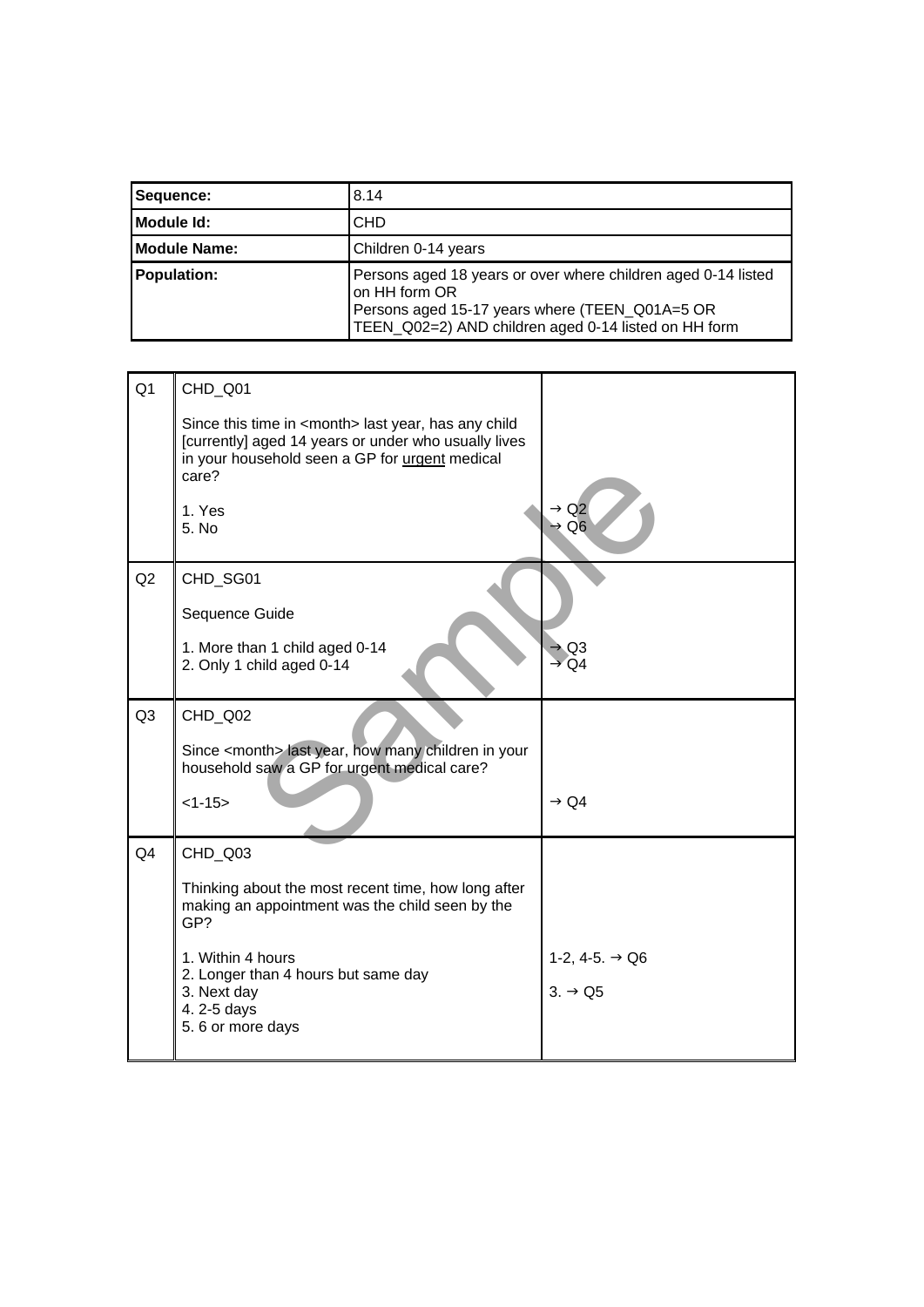| Q <sub>5</sub> | CHD_Q04                                                                                                                                                                                |                                      |
|----------------|----------------------------------------------------------------------------------------------------------------------------------------------------------------------------------------|--------------------------------------|
|                | Was this within 24 hours of making the appointment<br>or more than 24 hours?                                                                                                           |                                      |
|                | 1. Within 24 hours<br>2. More than 24 hours<br>3. Don't know                                                                                                                           | $\rightarrow$ Q6                     |
| Q <sub>6</sub> | CHD_Q05                                                                                                                                                                                |                                      |
|                | Since this time in <month> last year, has any child<br/>[currently] aged 14 years or under who usually lives<br/>in your household seen a GP after hours for their<br/>health?</month> |                                      |
|                | (After hours means after 8pm on a weeknight, after<br>1pm on Saturday or any time on a Sunday or public<br>holiday.)                                                                   |                                      |
|                | 1. Yes<br>5. No                                                                                                                                                                        | → Q7<br>$\rightarrow$ Q11            |
| Q7             | CHD_SG02                                                                                                                                                                               |                                      |
|                | Sequence guide                                                                                                                                                                         |                                      |
|                | 1. More than 1 child aged 0-14<br>2. Only 1 child aged 0-14                                                                                                                            | $\rightarrow$ Q8<br>$\rightarrow$ Q9 |
| Q8             | CHD_Q06                                                                                                                                                                                |                                      |
|                | Since <month> last year, how many children in your<br/>household have seen a GP after hours for their<br/>health?</month>                                                              |                                      |
|                | <1-15>                                                                                                                                                                                 | $\rightarrow$ Q9                     |
| Q9             | CHD_Q07                                                                                                                                                                                |                                      |
|                | Thinking about the most recent time a child in your<br>household saw a GP after hours, was it                                                                                          |                                      |
|                | 1. At a regular General Practice<br>2. At a late night clinic                                                                                                                          |                                      |
|                | 3. At an after-hours clinic at a hospital<br>4. A home visit                                                                                                                           | $1-4. \rightarrow Q11$               |
|                | 5. At some other practice (please specify)                                                                                                                                             | $5. \rightarrow Q10$                 |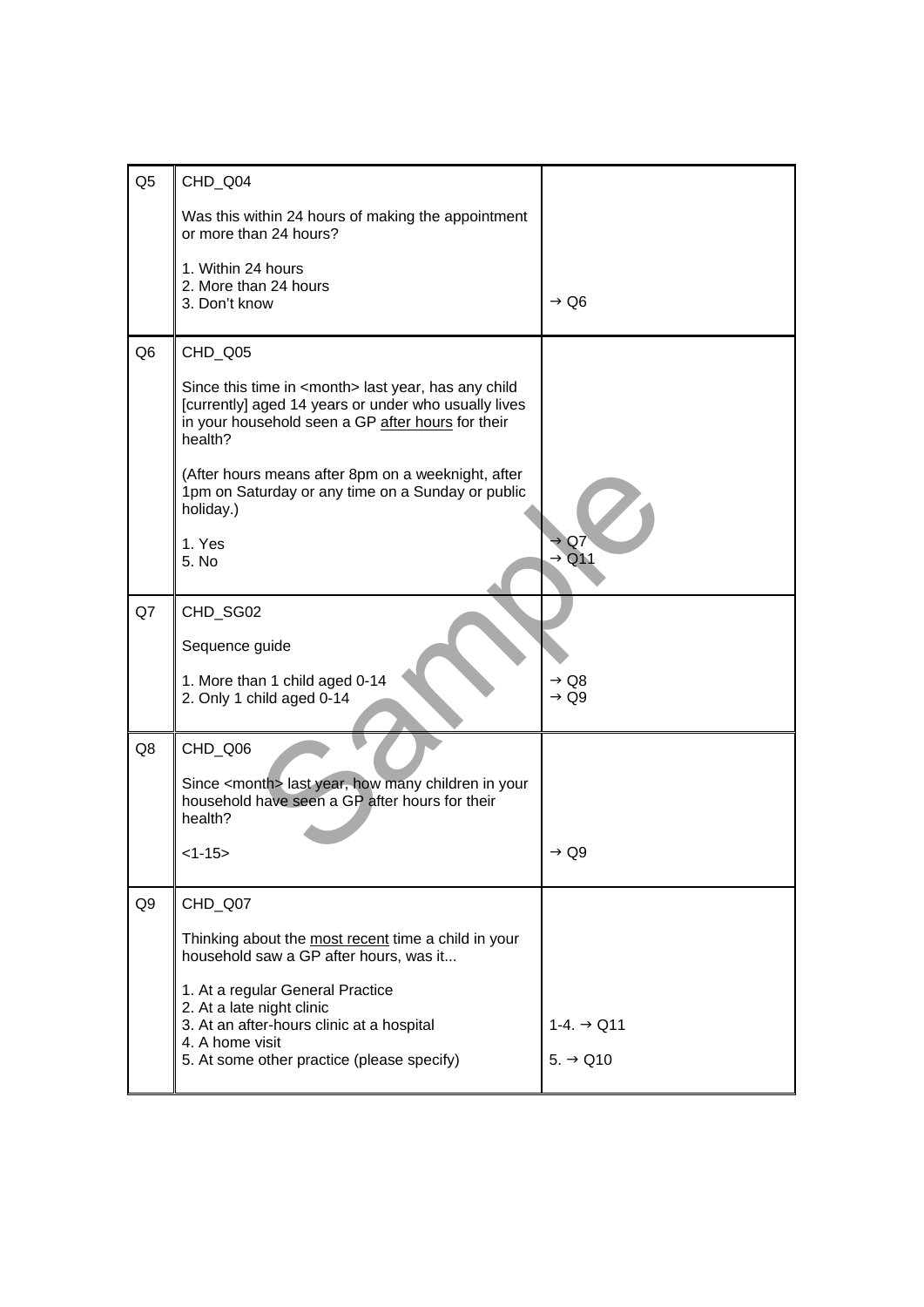| Q10 | CHD_Q08                                                                                                                                                    |                                        |
|-----|------------------------------------------------------------------------------------------------------------------------------------------------------------|----------------------------------------|
|     | Interviewer: Please specify other clinic or practice                                                                                                       |                                        |
|     | <allow 100="" characters="" entry="" of="" text=""></allow>                                                                                                | $\rightarrow$ Q11                      |
| Q11 | CHD_Q09                                                                                                                                                    |                                        |
|     | Since <month> last year, was there any time when a<br/>child in your household could not see a GP after<br/>hours when they needed to?</month>             |                                        |
|     | (After hours means after 8pm on a weeknight, after<br>1pm on Saturday or any time on a Sunday or public<br>holiday.)                                       |                                        |
|     | 1. Yes<br>5. No                                                                                                                                            | $\rightarrow$ Q12<br>$\rightarrow$ Q18 |
| Q12 | CHD_SG03                                                                                                                                                   |                                        |
|     | Sequence guide                                                                                                                                             |                                        |
|     | 1. More than 1 child aged 0-14<br>2. Only 1 child aged 0-14                                                                                                | $\rightarrow$ Q13<br>$\rightarrow$ Q14 |
| Q13 | CHD_Q10                                                                                                                                                    |                                        |
|     | Since <month> last year, how many children in your<br/>household have needed to see a GP after hours but<br/>could not?</month>                            |                                        |
|     | $<1-15>$                                                                                                                                                   | $\rightarrow$ Q14                      |
| Q14 | CHD_Q11                                                                                                                                                    |                                        |
|     | Thinking about the most recent time, what were all<br>the reasons they could not see a GP after hours<br>when they needed to?                              |                                        |
|     | Interviewer: More than one response is allowed.                                                                                                            |                                        |
|     | 10. No service available in area at time needed<br>11. Waiting time too long / No appointments<br>12. Cost                                                 |                                        |
|     | 13. Decided not to seek care / Didn't bother<br>14. Personal or family responsibilities / Too busy<br>15. Transportation problems<br>16. Language problems | 10-16. $\rightarrow$ Q16               |
|     | 17. Other reason (please specify)                                                                                                                          | 17. $\rightarrow$ Q15                  |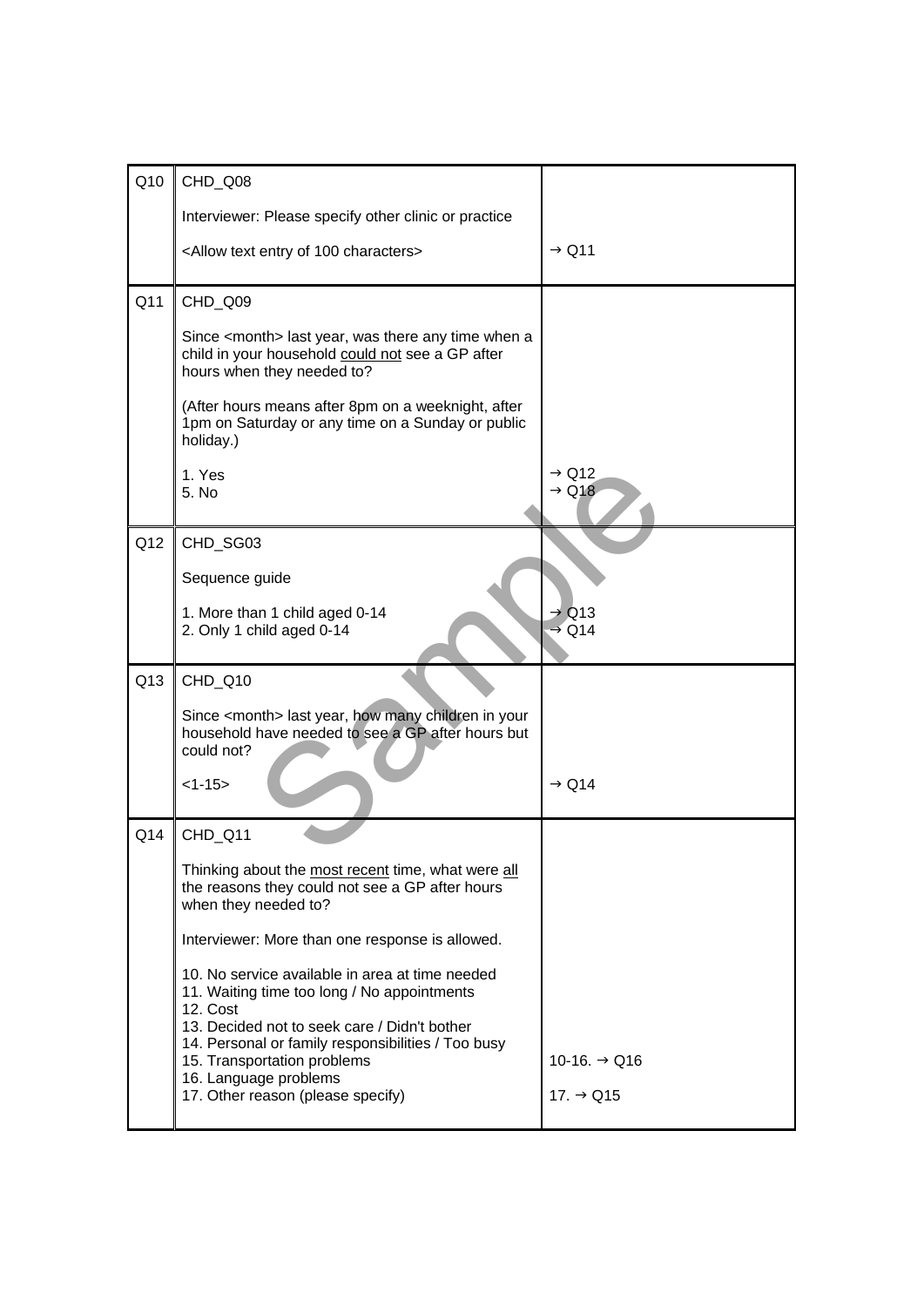| Q <sub>15</sub> | CHD_Q12                                                                                                                                          |                                        |
|-----------------|--------------------------------------------------------------------------------------------------------------------------------------------------|----------------------------------------|
|                 | Interviewer: Please specify other reason                                                                                                         |                                        |
|                 | <allow 100="" characters="" entry="" of="" text=""></allow>                                                                                      | $\rightarrow$ Q16                      |
| Q16             | CHD_SG04                                                                                                                                         |                                        |
|                 | Sequence guide                                                                                                                                   |                                        |
|                 | 1. Only 1 response to CHD_Q11<br>2. More than 1 response to CHD_Q11                                                                              | $\rightarrow$ Q18<br>$\rightarrow$ Q17 |
| Q17             | CHD_Q13                                                                                                                                          |                                        |
|                 | What was the main reason?                                                                                                                        |                                        |
|                 | [reasons]                                                                                                                                        | $\rightarrow$ Q18                      |
| Q18             | CHD_Q14                                                                                                                                          |                                        |
|                 | Since <month> last year, has any child in your<br/>household been to a hospital emergency<br/>department for treatment for their health?</month> |                                        |
|                 | 1. Yes<br>5. No                                                                                                                                  | $\rightarrow$ Q19<br>$\rightarrow$ END |
| Q19             | CHD_SQ05                                                                                                                                         |                                        |
|                 | Sequence guide                                                                                                                                   |                                        |
|                 | 1. More than 1 child aged 0-14<br>2. Only 1 child aged 0-14                                                                                      | $\rightarrow$ Q20<br>$\rightarrow$ Q21 |
| Q20             | CHD_Q15                                                                                                                                          |                                        |
|                 | Since <month> last year, how many children in your<br/>household have been to a hospital emergency<br/>department for their health?</month>      |                                        |
|                 | $<1-15>$                                                                                                                                         | $\rightarrow$ Q21                      |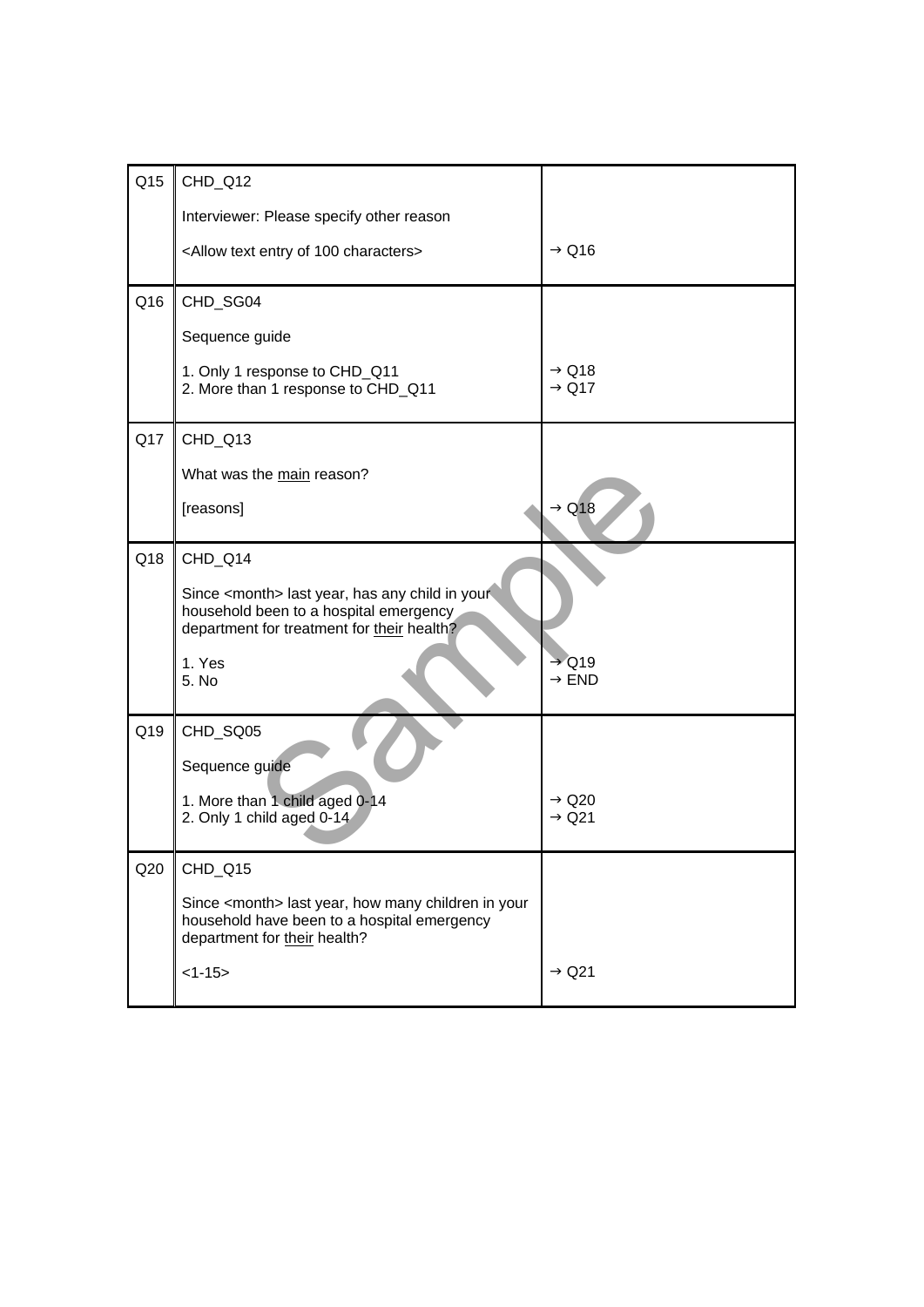| Q <sub>21</sub> | CHD_Q16                                                                                                                                                                                 |                                        |
|-----------------|-----------------------------------------------------------------------------------------------------------------------------------------------------------------------------------------|----------------------------------------|
|                 | Thinking about the most recent time a child in your                                                                                                                                     |                                        |
|                 | household went to an emergency department, at the<br>time, did you think the care could have been<br>provided at a General Practice?                                                    |                                        |
|                 | 1. Yes                                                                                                                                                                                  |                                        |
|                 | 5. No<br>6. Don't know                                                                                                                                                                  | $\rightarrow$ Q22                      |
| Q22             | CHD_Q17                                                                                                                                                                                 |                                        |
|                 | What were all the reasons [they went to an<br>emergency department rather than a General<br>Practice/you thought the care could not have been<br>provided at a General Practice]?       |                                        |
|                 | Interviewer: More than one response is allowed.                                                                                                                                         |                                        |
|                 | 10. Condition was serious / life threatening<br>11. Time of day / day of week<br>12. Was sent to emergency by GP<br>13. Cheaper / cost<br>14. Medical history is at hospital / previous |                                        |
|                 | relationship<br>15. Trust / confidence in hospital<br>16. Emergency department recommended by<br>someone<br>17. GP not taking new patients                                              |                                        |
|                 | 18. Waiting time for GP too long<br>19. Do not have a regular GP / family doctor<br>20. Other reason (please specify)                                                                   | 10-19. → Q24<br>20. $\rightarrow$ Q23  |
| Q <sub>23</sub> | CHD_Q18                                                                                                                                                                                 |                                        |
|                 | Interviewer: Please specify other reason                                                                                                                                                |                                        |
|                 | <allow 100="" characters="" entry="" of="" text=""></allow>                                                                                                                             | $\rightarrow$ Q24                      |
| Q24             | CHD_SG06                                                                                                                                                                                |                                        |
|                 | Sequence guide                                                                                                                                                                          |                                        |
|                 | 1. Only 1 response at CHD_Q17<br>2. More than 1 response at CHD_Q17                                                                                                                     | $\rightarrow$ END<br>$\rightarrow$ Q25 |
| Q25             | CHD_Q19                                                                                                                                                                                 |                                        |
|                 | What was the main reason?                                                                                                                                                               |                                        |
|                 | [reasons]                                                                                                                                                                               | $\rightarrow$ END                      |